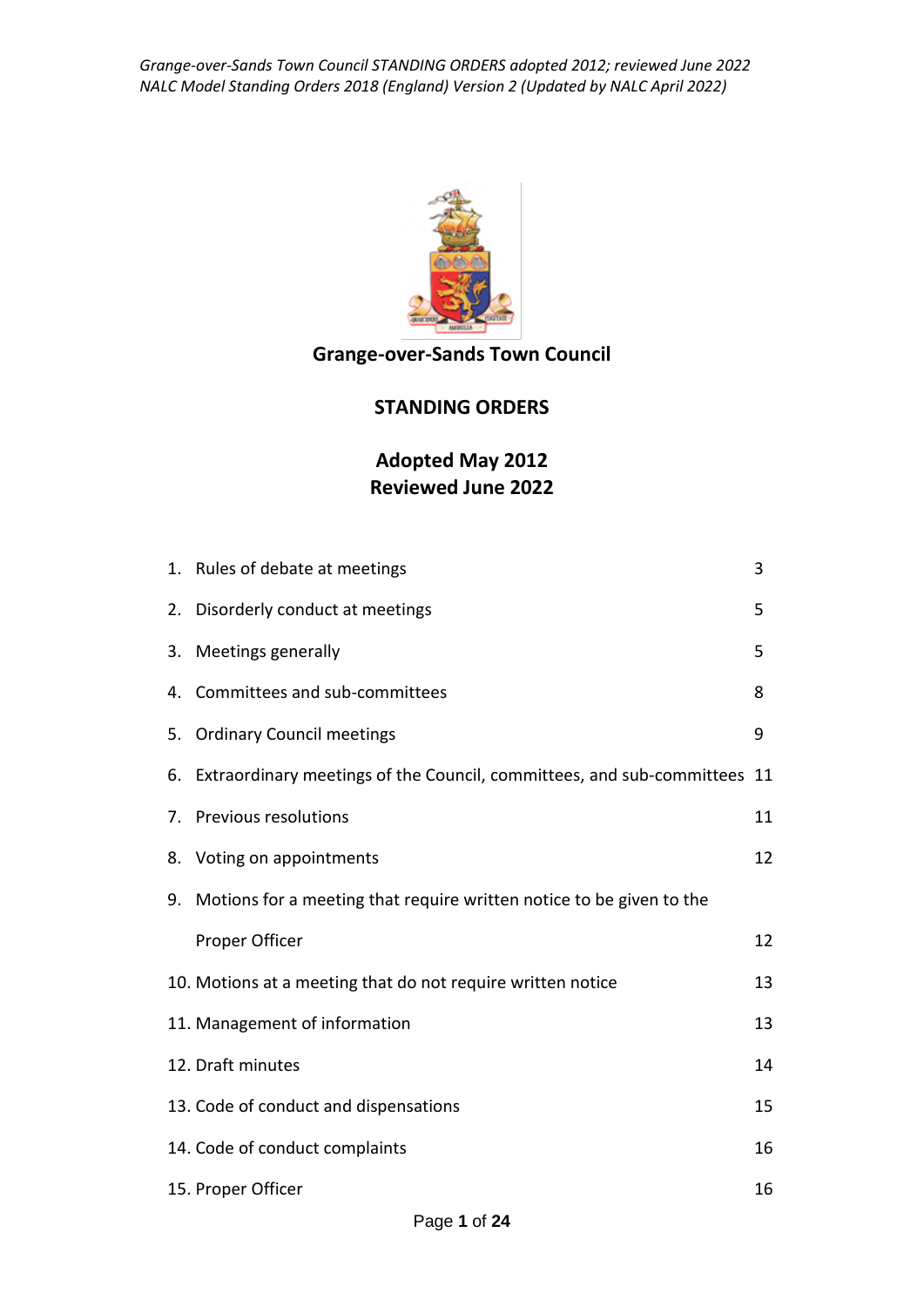| 16. Responsible Financial Officer                                 | 18 |
|-------------------------------------------------------------------|----|
| 17. Accounts and accounting statements                            | 18 |
| 18. Financial controls and procurement                            | 19 |
| 19. Handling staff matters                                        | 21 |
| 20. Responsibilities to provide information                       | 22 |
| 21. Responsibilities under data protection legislation            | 22 |
| 22. Relations with the press/media                                | 23 |
| 23. Execution and sealing of legal deeds                          | 23 |
| 24. Communicating with District and County or Unitary Councillors | 23 |
| 25. Restrictions on Councillor activities                         | 24 |
| 26. Standing Orders generally                                     | 24 |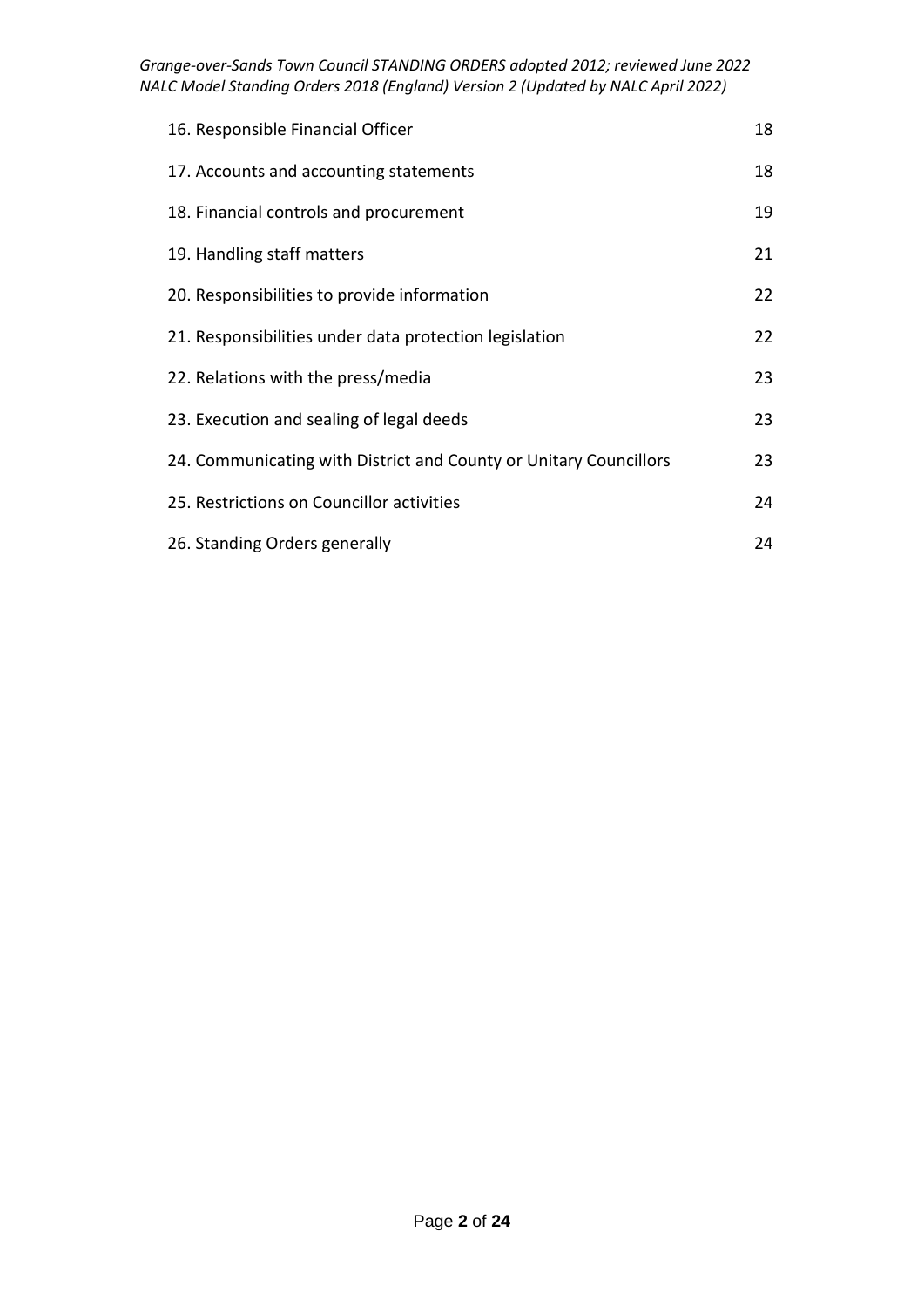#### **1. RULES OF DEBATE AT MEETINGS**

- a Motions on the agenda shall be considered in the order that they appear unless the order is changed at the discretion of the chairman of the meeting.
- b A motion (including an amendment) shall not be progressed unless it has been moved and seconded.
- c A motion on the agenda that is not moved by its proposer may be treated by the chairman of the meeting as withdrawn.
- d If a motion (including an amendment) has been seconded, the proposer may withdraw it only with the consent of the seconder and the meeting.
- e An amendment is a proposal to remove or add words to a motion. It shall not negate the motion.
- f If an amendment to the original motion is carried, the original motion (as amended) becomes the substantive motion upon which further amendment(s) may be moved.
- g An amendment shall not be considered unless early verbal notice of it is given at the meeting and, if requested by the chairman of the meeting, is expressed in writing to the chairman.
- h A councillor may move an amendment to his own motion if agreed by the meeting. If a motion has already been seconded, the amendment shall be with the consent of the seconder and the meeting.
- i If there is more than one amendment to an original or substantive motion, the amendments shall be moved in the order directed by the chairman of the meeting.
- j Subject to standing order 1(k), only one amendment shall be moved and debated at a time, the order of which shall be directed by the chairman of the meeting.
- k One or more amendments may be discussed together if the chairman of the meeting considers this expedient, but each amendment shall be voted upon separately.
- l A councillor may not move more than one amendment to an original or substantive motion.
- m The mover of an amendment has no right of reply at the end of debate on it.
- n Where a series of amendments to an original motion are carried, the mover of the original motion shall have a right of reply either at the end of debate on the first amendment or at the very end of debate on the final substantive motion immediately before it is put to the vote.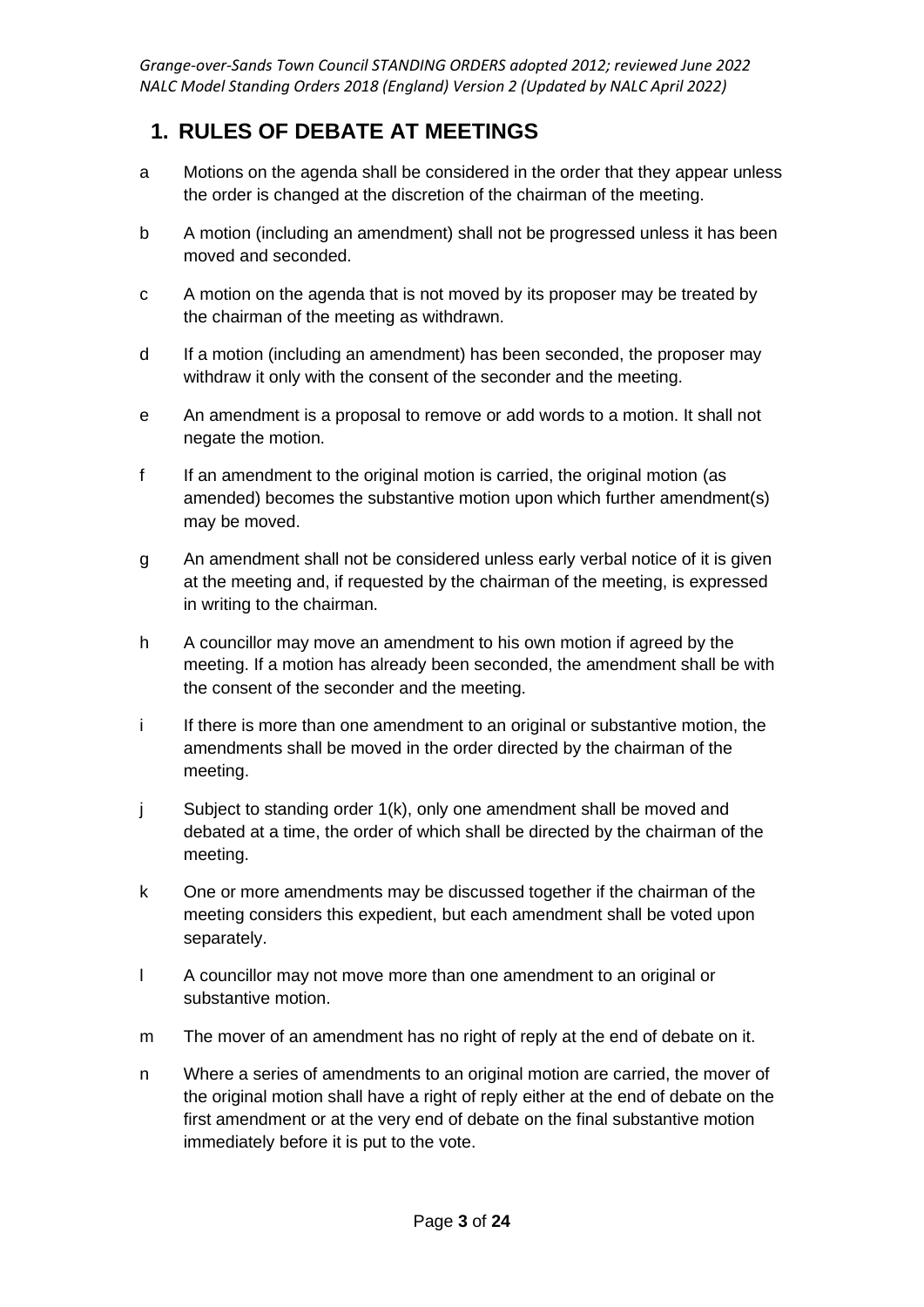- o Unless permitted by the chairman of the meeting, a councillor may speak once in the debate on a motion except:
	- i. to speak on an amendment moved by another councillor.
	- ii. to move or speak on another amendment if the motion has been amended since they last spoke.
	- iii. to make a point of order.
	- iv. to give a personal explanation; or
	- v. to exercise a right of reply.
- p During the debate on a motion, a councillor may interrupt only on a point of order or a personal explanation and the councillor who was interrupted shall stop speaking. A councillor raising a point of order shall identify the standing order which they consider has been breached or specify the other irregularity in the proceedings of the meeting they are concerned by.
- q A point of order shall be decided by the chairman of the meeting and their decision shall be final.
- r When a motion is under debate, no other motion shall be moved except:
	- i. to amend the motion.
	- ii. to proceed to the next business.
	- iii. to adjourn the debate.
	- iv. to put the motion to a vote.
	- v. to ask a person to be no longer heard or to leave the meeting.
	- vi. to refer a motion to a committee or sub-committee for consideration.
	- vii. to exclude the public and press.
	- viii. to adjourn the meeting; or
	- ix. to suspend particular standing order(s) excepting those which reflect mandatory statutory or legal requirements.
- s Before an original or substantive motion is put to the vote, the chairman of the meeting shall be satisfied that the motion has been sufficiently debated and that the mover of the motion under debate has exercised or waived their right of reply.
- t Excluding motions moved under standing order 1(r), the contributions or speeches by a councillor shall relate only to the motion under discussion and shall not exceed 3 minutes without the consent of the chairman of the meeting.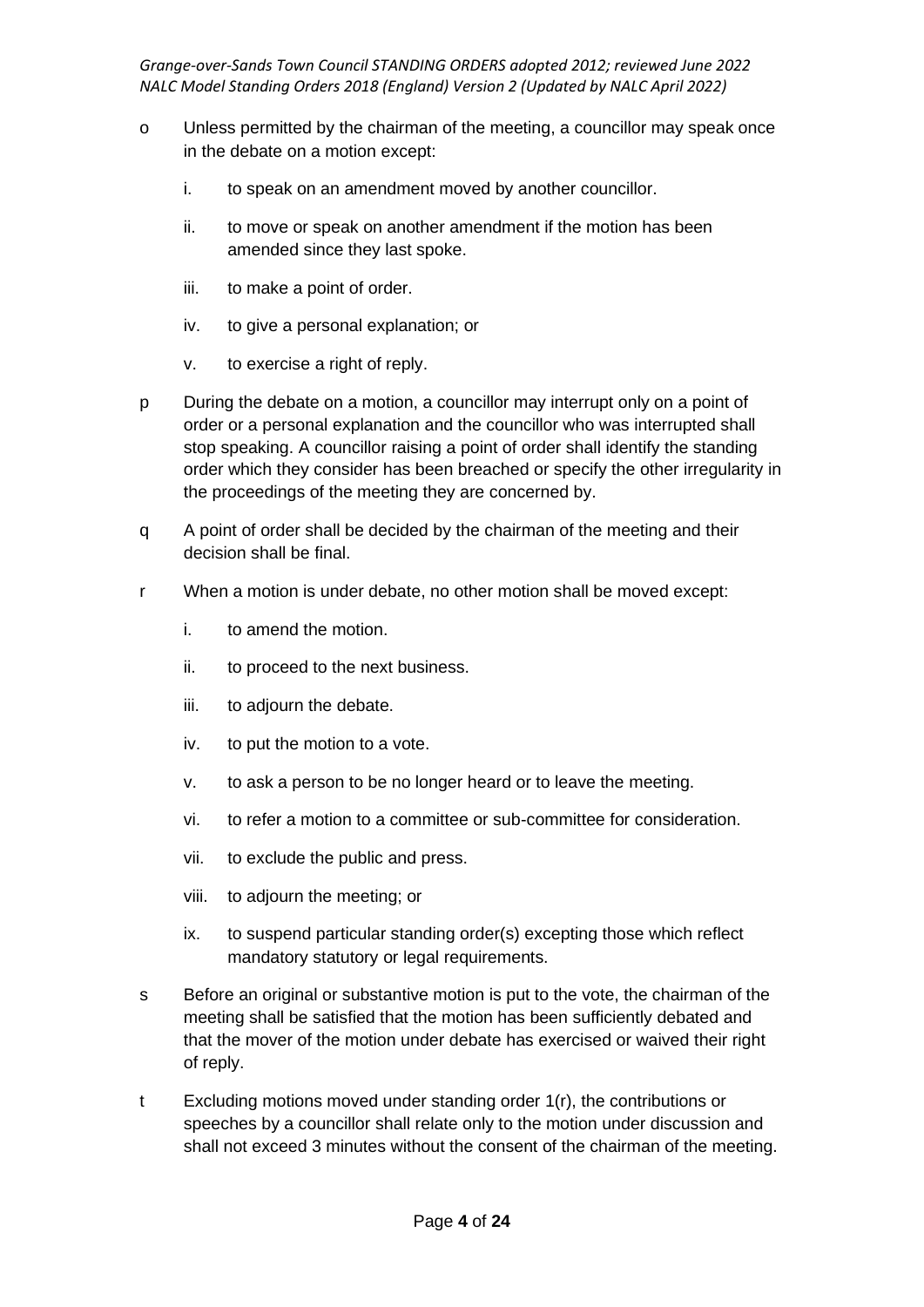### **2. DISORDERLY CONDUCT AT MEETINGS**

- a No person shall obstruct the transaction of business at a meeting or behave offensively or improperly. If this standing order is ignored, the chairman of the meeting shall request such person(s) to moderate or improve their conduct.
- b If person(s) disregard the request of the chairman of the meeting to moderate or improve their conduct, any councillor or the chairman of the meeting may move that the person be no longer heard or be excluded from the meeting. The motion, if seconded, shall be put to the vote without discussion.
- c If a resolution made under standing order 2(b) is ignored, the chairman of the meeting may take further reasonable steps to restore order or to progress the meeting. This may include temporarily suspending or closing the meeting.

### **3. MEETINGS GENERALLY**

| <b>Full Council meetings</b> | $\bullet$ |
|------------------------------|-----------|
| Committee meetings           |           |
| Sub-committee meetings       |           |

- a **Meetings shall not take place in premises which at the time of the meeting are used for the supply of alcohol unless no other premises are available free of charge or at a reasonable cost.**
- b **The minimum three clear days for notice of a meeting does not include the day on which notice was issued, the day of the meeting, a Sunday, a day of the Christmas break, a day of the Easter break or of a bank holiday or a day appointed for public thanksgiving or mourning.**
- c **The minimum three clear days' public notice for a meeting does not include the day on which the notice was issued or the day of the meeting unless the meeting is convened at shorter notice.**
- ● d **Meetings shall be open to the public unless their presence is prejudicial to the public interest by reason of the confidential nature of the business to be transacted or for other special reasons. The public's exclusion from part or all of a meeting shall be by a resolution which shall give reasons for the public's exclusion.**
	- e Members of the public may make representations, answer questions, and give evidence at a meeting which they are entitled to attend.
	- f The period of time designated for public participation at a meeting in accordance with standing order 3(e) shall not exceed 30 minutes unless directed by the chairman of the meeting.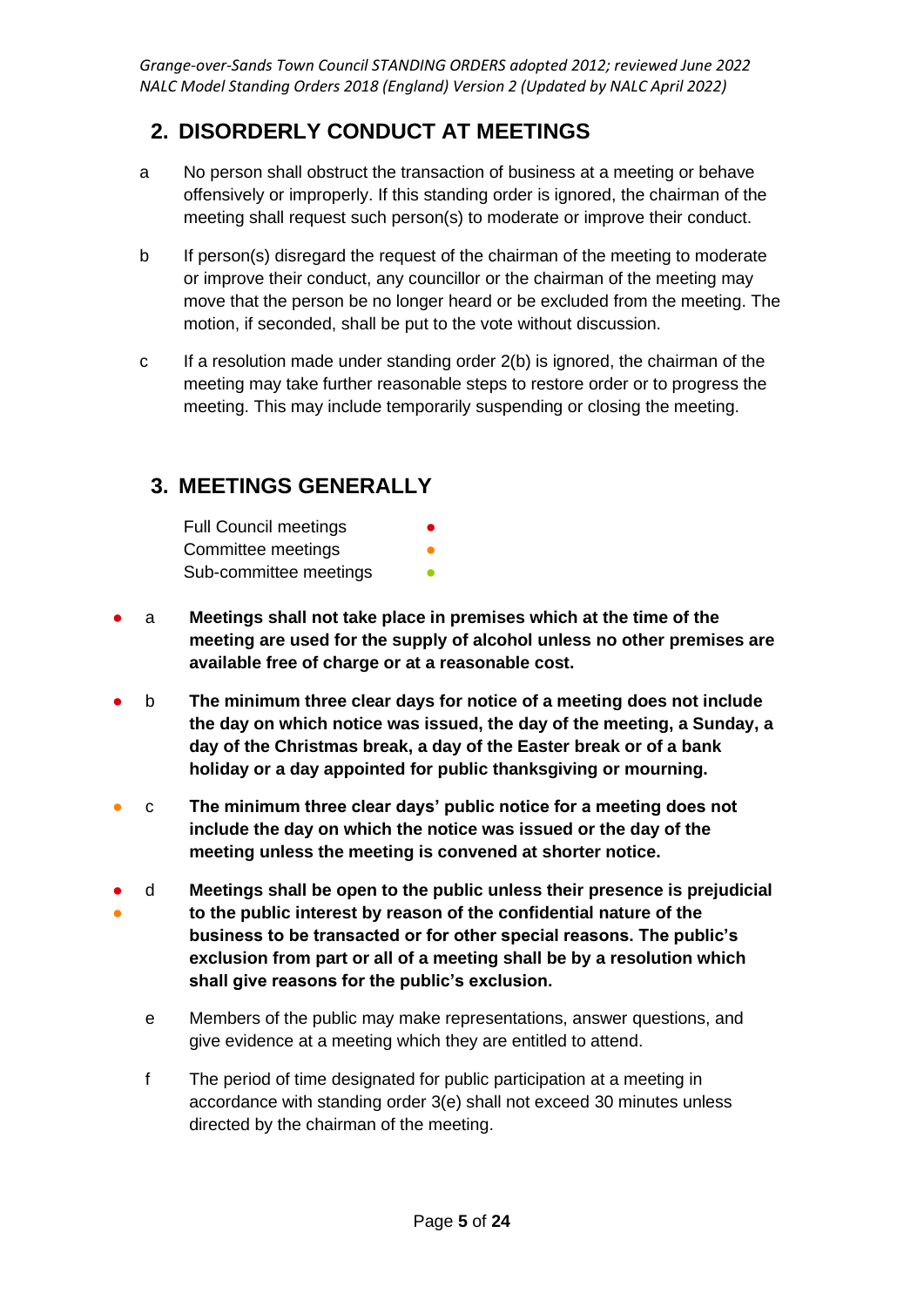- g Subject to standing order 3(f), a member of the public shall not speak for more than 3 minutes.
- h In accordance with standing order 3(e), a question shall not require a response at the meeting nor start a debate on the question. The chairman of the meeting may direct that a written or oral response be given.
- i A person shall raise their hand when requesting to speak and sit at the table and speak into the microphone designated for public participation (except when a person has a disability or is likely to suffer discomfort).
- j A person who speaks at a meeting shall direct their comments to the chairman of the meeting.
- k Only one person is permitted to speak at a time. If more than one person wants to speak, the chairman of the meeting shall direct the order of speaking.
- ● l **Subject to standing order 3(m), a person who attends a meeting is permitted to report on the meeting whilst the meeting is open to the public. To "report" means to film, photograph, make an audio recording of meeting proceedings, use any other means for enabling persons not present to see or hear the meeting as it takes place or later or to report or to provide oral or written commentary about the meeting so that the report or commentary is available as the meeting takes place or later to persons not present.**
- ● m **A person present at a meeting may not provide an oral report or oral commentary about a meeting as it takes place without permission.**
- ● n **The press shall be provided with reasonable facilities for the taking of their report of all or part of a meeting at which they are entitled to be present.**
- o **Subject to standing orders which indicate otherwise, anything authorised or required to be done by, to or before the Chairman of the Council may in their absence be done by, to or before the Vice-Chairman of the Council (if there is one).**
- p **The Chairman of the Council, if present, shall preside at a meeting. If the Chairman is absent from a meeting, the Vice-Chairman of the Council (if there is one) if present, shall preside. If both the Chairman and the Vice-Chairman are absent from a meeting, a councillor as chosen by the councillors present at the meeting shall preside at the meeting.**
- q **Subject to a meeting being quorate, all questions at a meeting shall be**
- **。 decided by a majority of the councillors and non-councillors with voting rights present and voting.**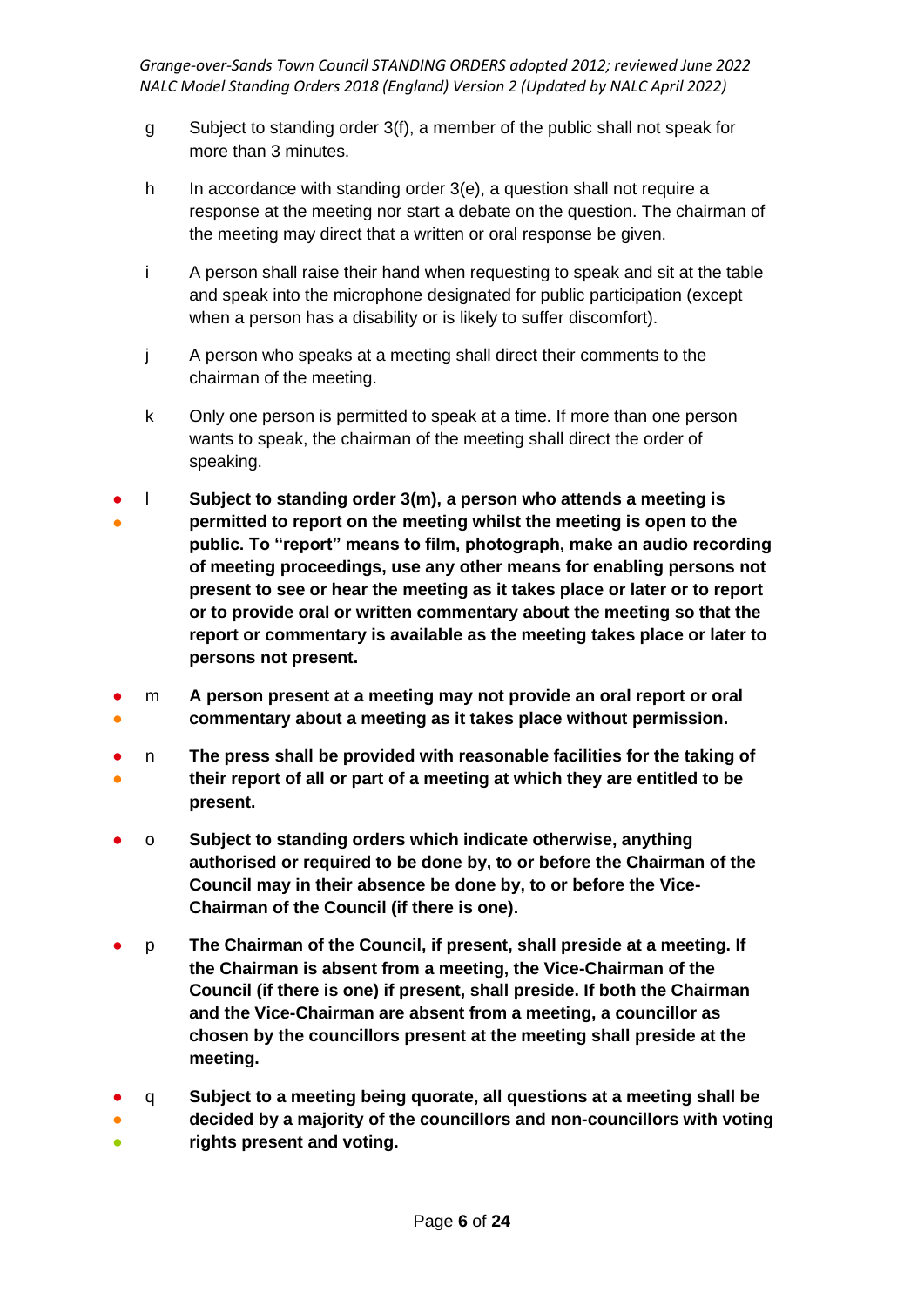- r **The chairman of a meeting may give an original vote on any matter put**
- **to the vote, and in the case of an equality of votes may exercise their**
- **casting vote whether or not they gave an original vote.**

*See standing orders 5(h) and (i) for the different rules that apply in the election of the Chairman of the Council at the annual meeting of the Council.*

- s Unless standing orders provide otherwise, voting on a question shall be **by a show of hands. At the request of a councillor, the voting on any question shall be recorded so as to show whether each councillor present and voting gave their vote for or against that question.** Such a request shall be made before moving on to the next item of business on the agenda.
	- t The minutes of a meeting shall include an accurate record of the following:
		- i. the time and place of the meeting.
		- ii. the names of councillors who are present and the names of councillors who are absent.
		- iii. interests that have been declared by councillors and non-councillors with voting rights.
		- iv. the grant of dispensations (if any) to councillors and non-councillors with voting rights.
		- v. whether a councillor or non-councillor with voting rights left the meeting when matters that they held interests in were being considered.
		- vi. if there was a public participation session; and
		- vii. the resolutions made.
- u **A councillor or a non-councillor with voting rights who has a**
- ● **disclosable pecuniary interest or another interest as set out in the Council's code of conduct in a matter being considered at a meeting is subject to statutory limitations or restrictions under the code on their right to participate and vote on that matter.**
- v **No business may be transacted at a meeting unless at least one-third of the whole number of members of the Council are present and in no case shall the quorum of a meeting be less than three.**

*See standing order 4d(viii) for the quorum of a committee or sub-committee meeting.*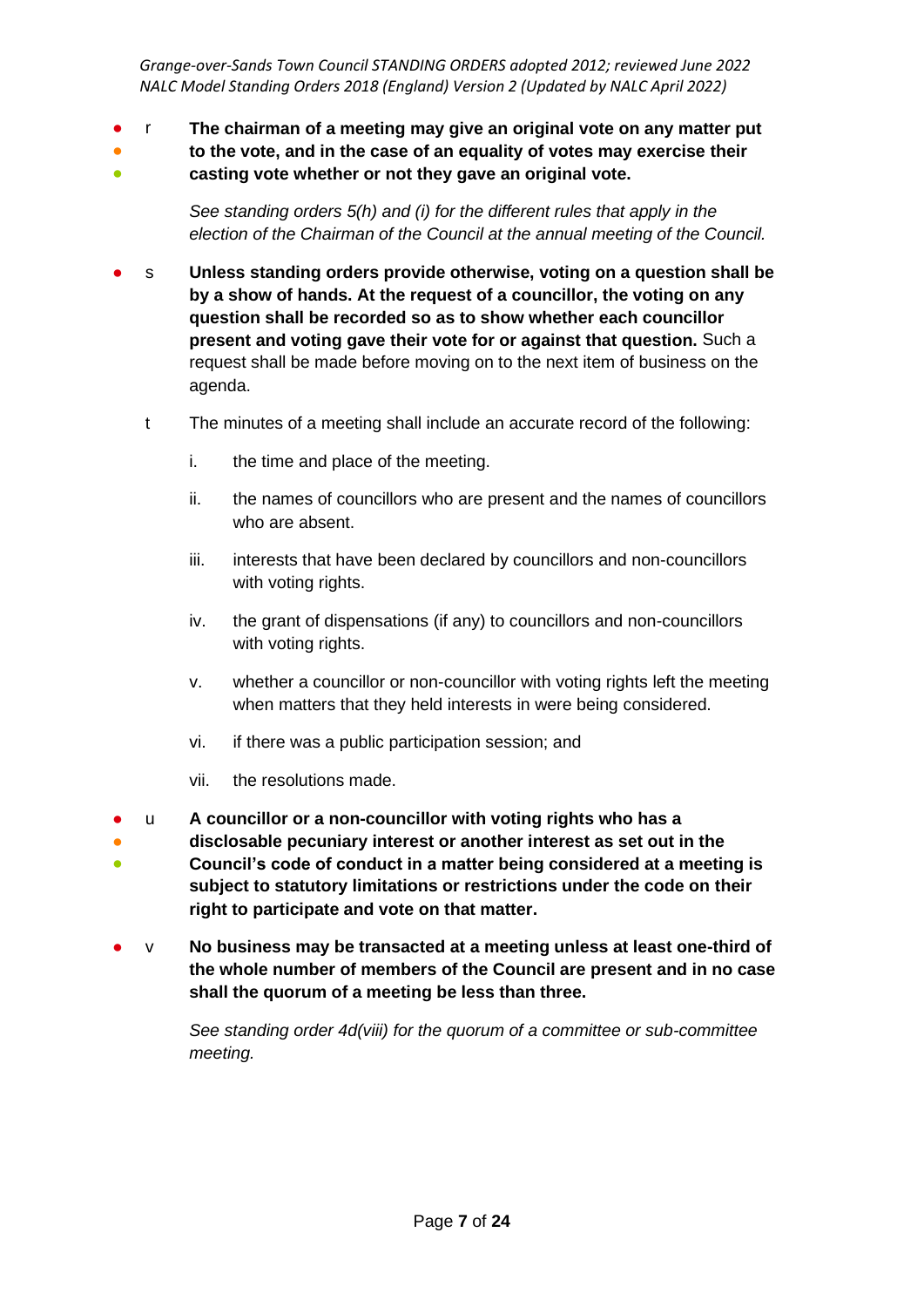- w **If a meeting is or becomes inquorate no business shall be transacted**
- $\bullet$ and the meeting shall be closed. The business on the agenda for the meeting shall be adjourned to another meeting.
	- x A meeting shall not exceed a period of 3 hours.

#### **4. COMMITTEES AND SUB-COMMITTEES**

- a **Unless the Council determines otherwise, a committee may appoint a sub-committee whose terms of reference and members shall be determined by the committee.**
- b **The members of a committee may include non-councillors unless it is a committee which regulates and controls the finances of the Council.**
- c **Unless the Council determines otherwise, all the members of an advisory committee and a sub-committee of the advisory committee may be noncouncillors.**
- d The Council may appoint standing committees or other committees as may be necessary, and:
	- i. shall determine their terms of reference.
	- ii. shall determine the number and time of the ordinary meetings of a standing committee up until the date of the next annual meeting of the Council.
	- iii. shall permit a committee, other than in respect of the ordinary meetings of a committee, to determine the number and time of its meetings.
	- iv. shall, subject to standing orders 4(b) and (c), appoint and determine the terms of office of members of such a committee.
	- v. may, subject to standing orders 4(b) and (c), appoint and determine the terms of office of the substitute members to a committee whose role is to replace the ordinary members at a meeting of a committee if the ordinary members of the committee confirm to the Proper Officer 5 days before the meeting that they are unable to attend.
	- vi. shall, after it has appointed the members of a standing committee, appoint the chairman of the standing committee.
	- vii. shall permit a committee other than a standing committee, to appoint its own chairman at the first meeting of the committee.
	- viii. shall determine the place, notice requirements and quorum for a meeting of a committee and a sub-committee which, in both cases, shall be no less than three.
	- Page **8** of **24** ix. shall determine if the public may participate at a meeting of a committee.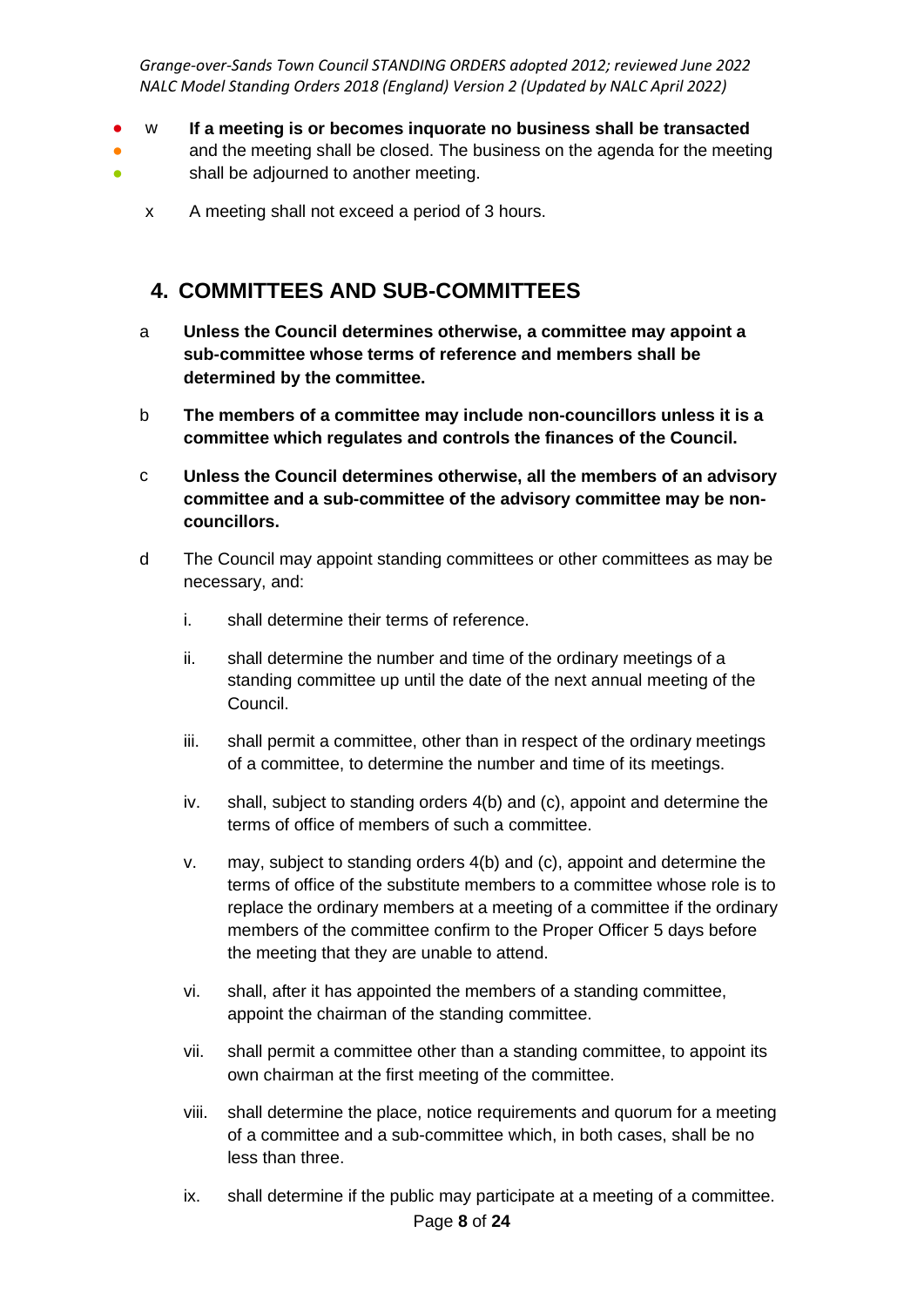- x. shall determine if the public and press are permitted to attend the meetings of a sub-committee and the advance public notice requirements, if any, required for the meetings of a sub-committee.
- xi. shall determine if the public may participate at a meeting of a subcommittee that they are permitted to attend; and
- xii. may dissolve a committee or a sub-committee.

### **5. ORDINARY COUNCIL MEETINGS**

- a **In an election year, the annual meeting of the Council shall be held on or within 14 days following the day on which the councillors elected take office.**
- b **In a year which is not an election year, the annual meeting of the Council shall be held on such day in May as the Council decides.**
- c **If no other time is fixed, the annual meeting of the Council shall take place at 6pm.**
- d **In addition to the annual meeting of the Council, at least three other ordinary meetings shall be held in each year on such dates and times as the Council decides.**
- e **The first business conducted at the annual meeting of the Council shall be the election of the Chairman and Vice-Chairman (if there is one) of the Council.**
- f **The Chairman of the Council, unless they have resigned or become disqualified, shall continue in office, and preside at the annual meeting until their successor is elected at the next annual meeting of the Council.**
- g **The Vice-Chairman of the Council, if there is one, unless they resign or become disqualified, shall hold office until immediately after the election of the Chairman of the Council at the next annual meeting of the Council.**
- h **In an election year, if the current Chairman of the Council has not been re-elected as a member of the Council, they shall preside at the annual meeting until a successor Chairman of the Council has been elected. The current Chairman of the Council shall not have an original vote in respect of the election of the new Chairman of the Council but shall give a casting vote in the case of an equality of votes.**
- i **In an election year, if the current Chairman of the Council has been reelected as a member of the Council, they shall preside at the annual meeting until a new Chairman of the Council has been elected. They may exercise an original vote in respect of the election of the new Chairman of the Council and shall give a casting vote in the case of an equality of votes.**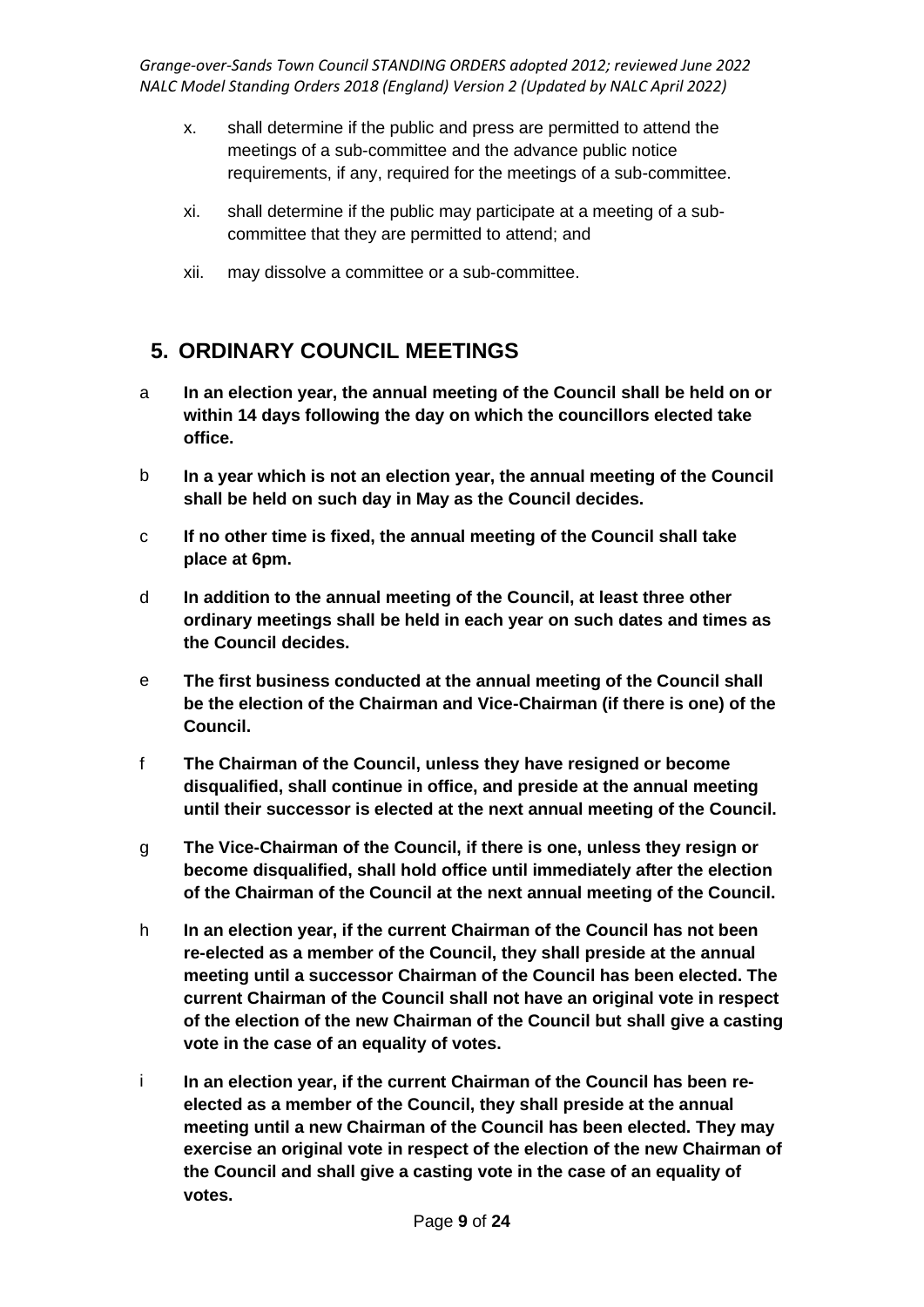- j Following the election of the Chairman of the Council and Vice-Chairman (if there is one) of the Council at the annual meeting, the business shall include:
	- i. **In an election year, delivery by the Chairman of the Council and councillors of their acceptance of office forms unless the Council resolves for this to be done at a later date. In a year which is not an election year, delivery by the Chairman of the Council of their acceptance of office form unless the Council resolves for this to be done at a later date.**
	- ii. Confirmation of the accuracy of the minutes of the last meeting of the Council.
	- iii. Receipt of the minutes of the last meeting of a committee.
	- iv. Consideration of the recommendations made by a committee.
	- v. Review of delegation arrangements to committees, sub-committees, staff, and other local authorities.
	- vi. Review of the terms of reference for committees.
	- vii. Appointment of members to existing committees.
	- viii. Appointment of any new committees in accordance with standing order 4.
	- ix. Review and adoption of appropriate standing orders and financial regulations.
	- x. Review of arrangements (including legal agreements) with other local authorities, not-for-profit bodies, and businesses.
	- xi. Review of representation on or work with external bodies and arrangements for reporting back.
	- xii. In an election year, to make arrangements with a view to the Council becoming eligible to exercise the general power of competence in the future.
	- xiii. Review of inventory of land and other assets including buildings and office equipment.
	- xiv. Confirmation of arrangements for insurance cover in respect of all insurable risks.
	- xv. Review of the Council's and/or staff subscriptions to other bodies.
	- xvi. Review of the Council's complaints procedure.
	- xvii. Review of the Council's policies, procedures, and practices in respect of its obligations under freedom of information and data protection legislation (*see also standing orders 11, 20 and 21*).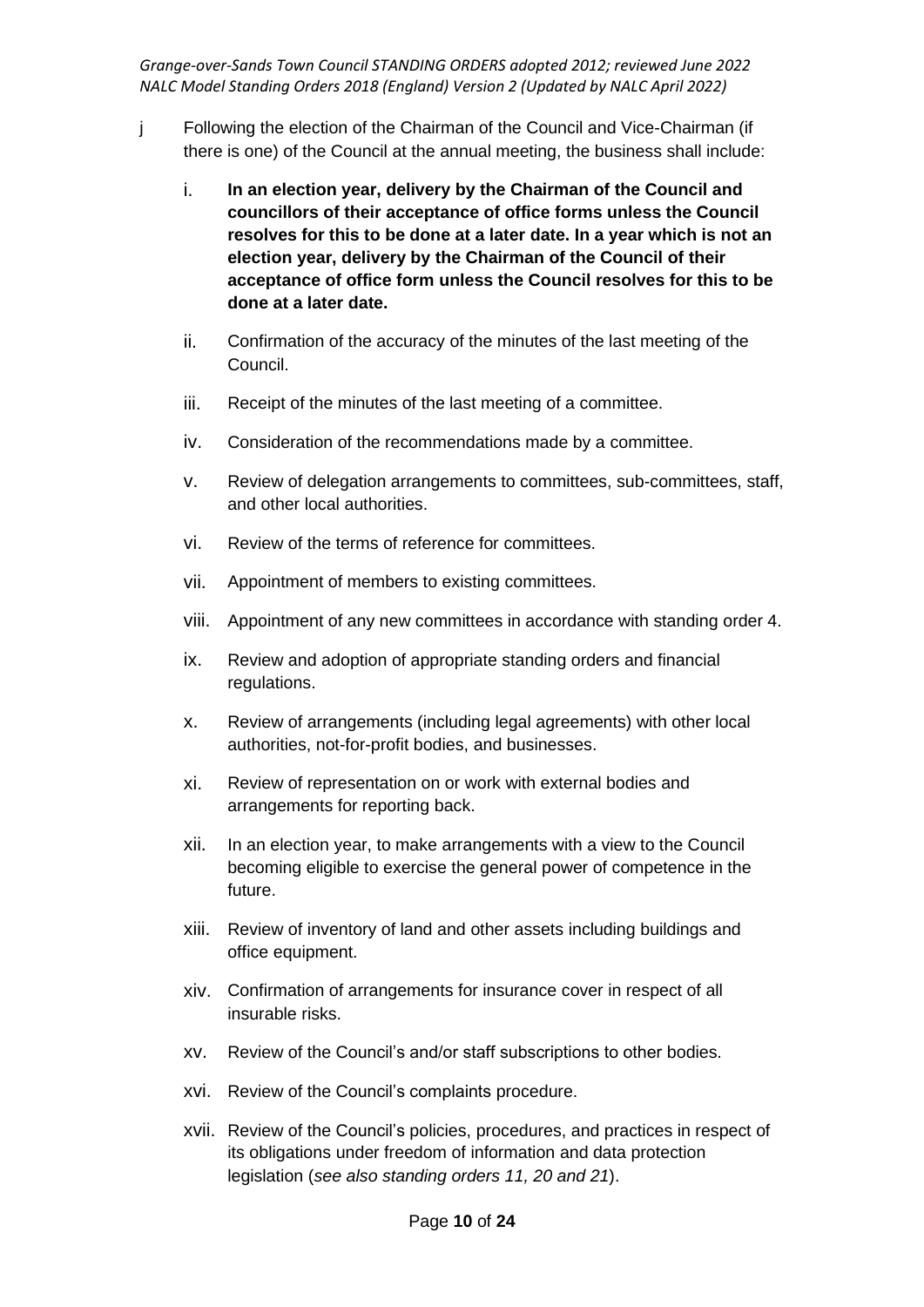- xviii. Review of the Council's policy for dealing with the press/media.
- xix. Review of the Council's employment policies and procedures.
- xx. Review of the Council's expenditure incurred under s.137 of the Local Government Act 1972 or the general power of competence.
- xxi. Determining the time and place of ordinary meetings of the Council up to and including the next annual meeting of the Council.

# **6. EXTRAORDINARY MEETINGS OF THE COUNCIL, COMMITTEES AND SUB-COMMITTEES**

- a **The Chairman of the Council may convene an extraordinary meeting of the Council at any time.**
- b **If the Chairman of the Council does not call an extraordinary meeting of the Council within seven days of having been requested in writing to do so by two councillors, any two councillors may convene an extraordinary meeting of the Council. The public notice giving the time, place, and agenda for such a meeting shall be signed by the two councillors.**
- c The chairman of a committee [or a sub-committee] may convene an extraordinary meeting of the committee [or the sub-committee] at any time.
- d If the chairman of a committee [or a sub-committee] does not call an extraordinary meeting within 7 days of having been requested to do so by 2 members of the committee [or the sub-committee], any 2 members of the committee [or the sub-committee] may convene an extraordinary meeting of the committee [or a sub-committee].

# **7. PREVIOUS RESOLUTIONS**

- a A resolution shall not be reversed within six months except either by a special motion, which requires written notice by at least 3 councillors to be given to the Proper Officer in accordance with standing order 9, or by a motion moved in pursuance of the recommendation of a committee or a sub-committee.
- b When a motion moved pursuant to standing order 7(a) has been disposed of, no similar motion may be moved for a further six months.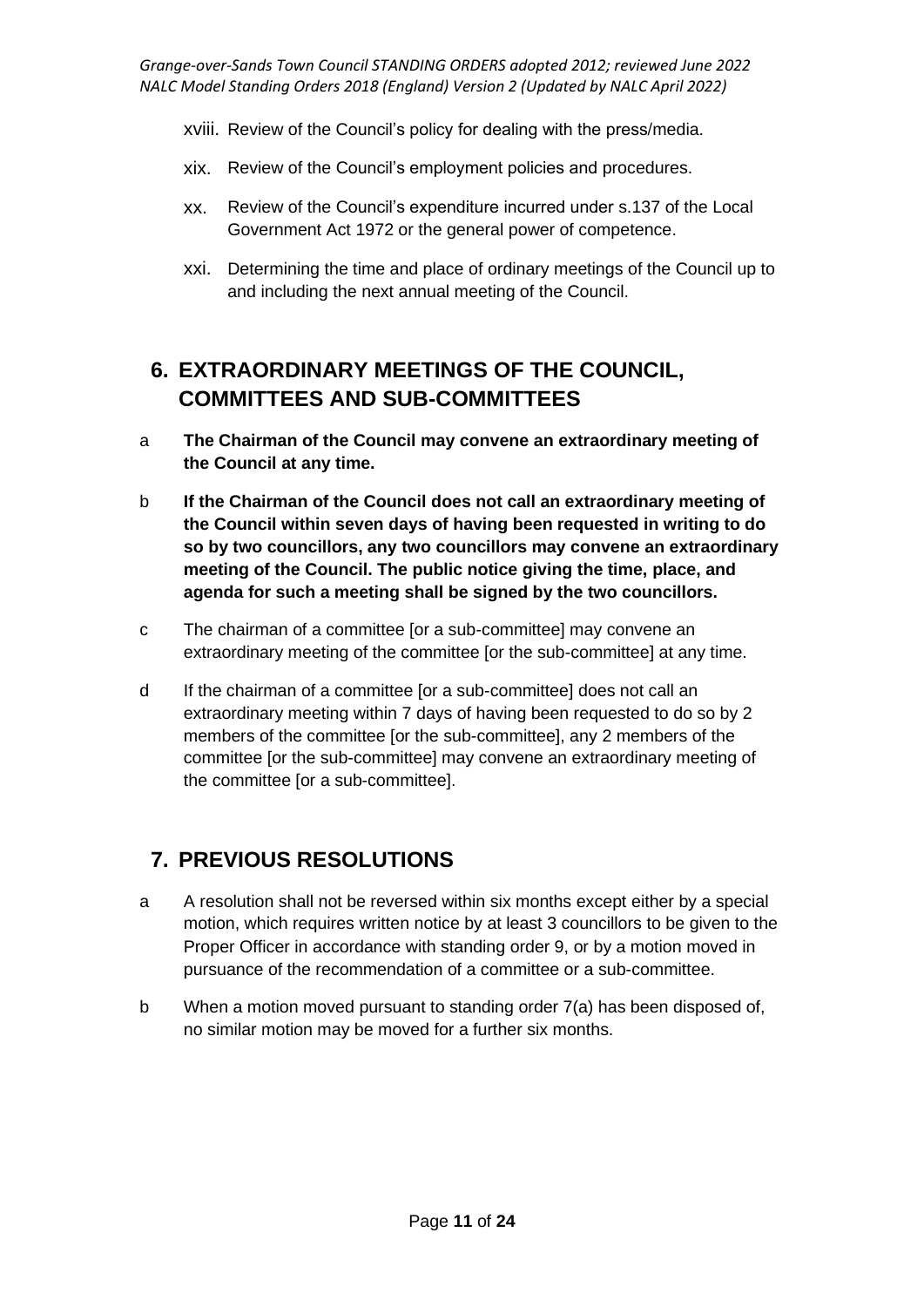### **8. VOTING ON APPOINTMENTS**

a Where more than two persons have been nominated for a position to be filled by the Council and none of those persons has received an absolute majority of votes in their favour, the name of the person having the least number of votes shall be struck off the list and a fresh vote taken. This process shall continue until a majority of votes is given in favour of one person. A tie in votes may be settled by the casting vote exercisable by the chairman of the meeting.

# **9. MOTIONS FOR A MEETING THAT REQUIRE WRITTEN NOTICE TO BE GIVEN TO THE PROPER OFFICER**

- a A motion shall relate to the responsibilities of the meeting for which it is tabled and, in any event, shall relate to the performance of the Council's statutory functions, powers and obligations or an issue which specifically affects the Council's area or its residents.
- b No motion may be moved at a meeting unless it is on the agenda and the mover has given written notice of its wording to the Proper Officer at least 10 clear days before the meeting. Clear days do not include the day of the notice or the day of the meeting.
- c The Proper Officer may, before including a motion on the agenda received in accordance with standing order 9(b), correct obvious grammatical or typographical errors in the wording of the motion.
- d If the Proper Officer considers the wording of a motion received in accordance with standing order 9(b) is not clear in meaning, the motion shall be rejected until the mover of the motion resubmits it, so that it can be understood, in writing, to the Proper Officer at least 5 clear days before the meeting.
- e If the wording or subject of a proposed motion is considered improper, the Proper Officer shall consult with the chairman of the forthcoming meeting or, as the case may be, the councillors who have convened the meeting, to consider whether the motion shall be included in the agenda or rejected.
- f The decision of the Proper Officer as to whether or not to include the motion on the agenda shall be final.
- g Motions received shall be recorded and numbered in the order that they are received.
- h Motions rejected shall be recorded with an explanation by the Proper Officer of the reason for rejection.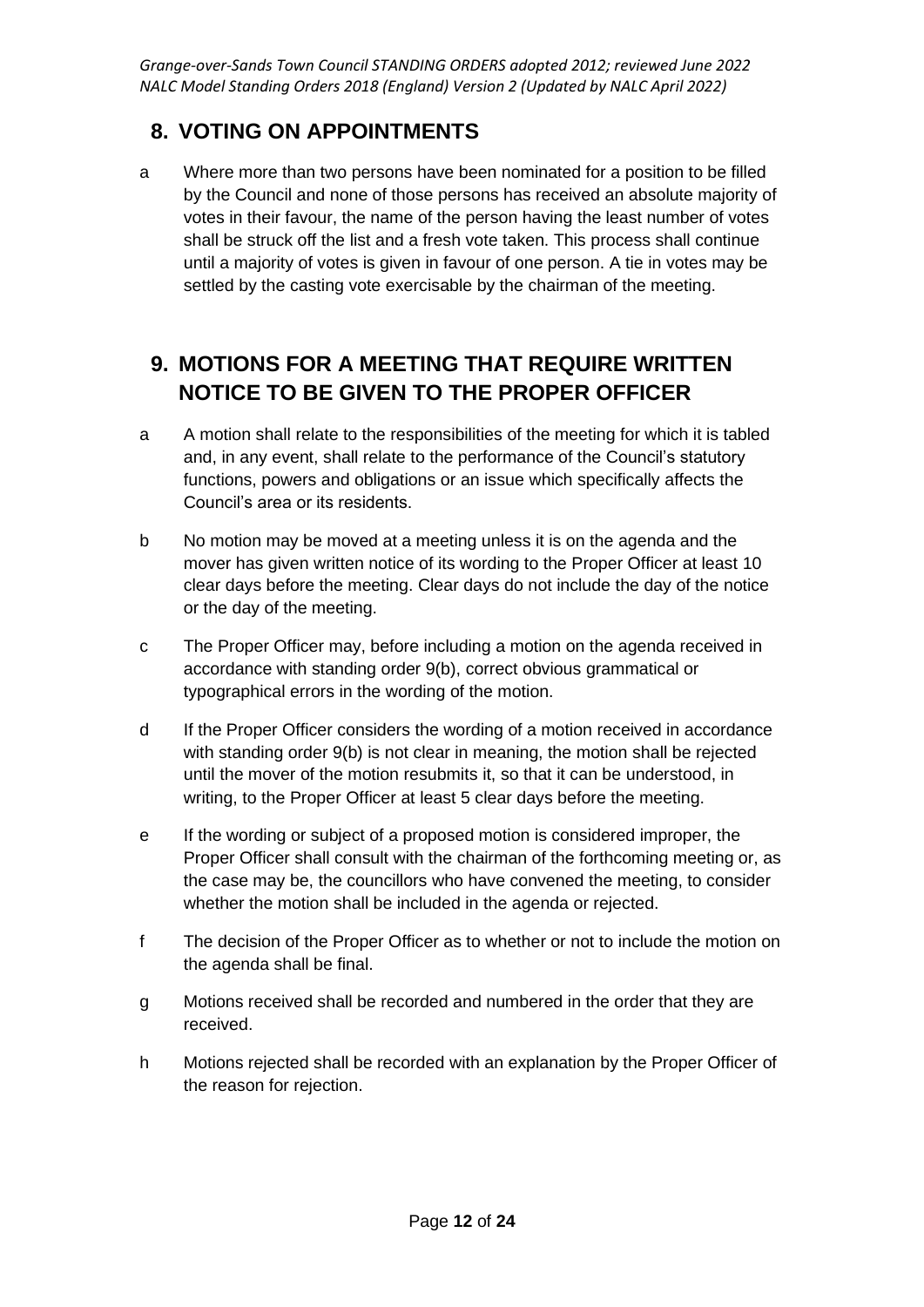# **10. MOTIONS AT A MEETING THAT DO NOT REQUIRE WRITTEN NOTICE**

- a The following motions may be moved at a meeting without written notice to the Proper Officer:
	- i. to correct an inaccuracy in the draft minutes of a meeting.
	- ii. to move to a vote.
	- iii. to defer consideration of a motion.
	- iv. to refer a motion to a particular committee or sub-committee.
	- v. to appoint a person to preside at a meeting.
	- vi. to change the order of business on the agenda.
	- vii. to proceed to the next business on the agenda.
	- viii. to require a written report.
	- ix. to appoint a committee or sub-committee and their members.
	- x. to extend the time limits for speaking.
	- xi. to exclude the press and public from a meeting in respect of confidential or other information which is prejudicial to the public interest.
	- xii. to not hear further from a councillor or a member of the public.
	- xiii. to exclude a councillor or member of the public for disorderly conduct.
	- xiv. to temporarily suspend the meeting.
	- xv. to suspend a particular standing order (unless it reflects mandatory statutory or legal requirements).
	- xvi. to adjourn the meeting; or
	- xvii. to close the meeting.

### **11. MANAGEMENT OF INFORMATION**

*See also standing order 20.*

a **The Council shall have in place and keep under review, technical and organisational measures to keep secure information (including personal data) which it holds in paper and electronic form. Such arrangements shall include deciding who has access to personal data and encryption of personal data.**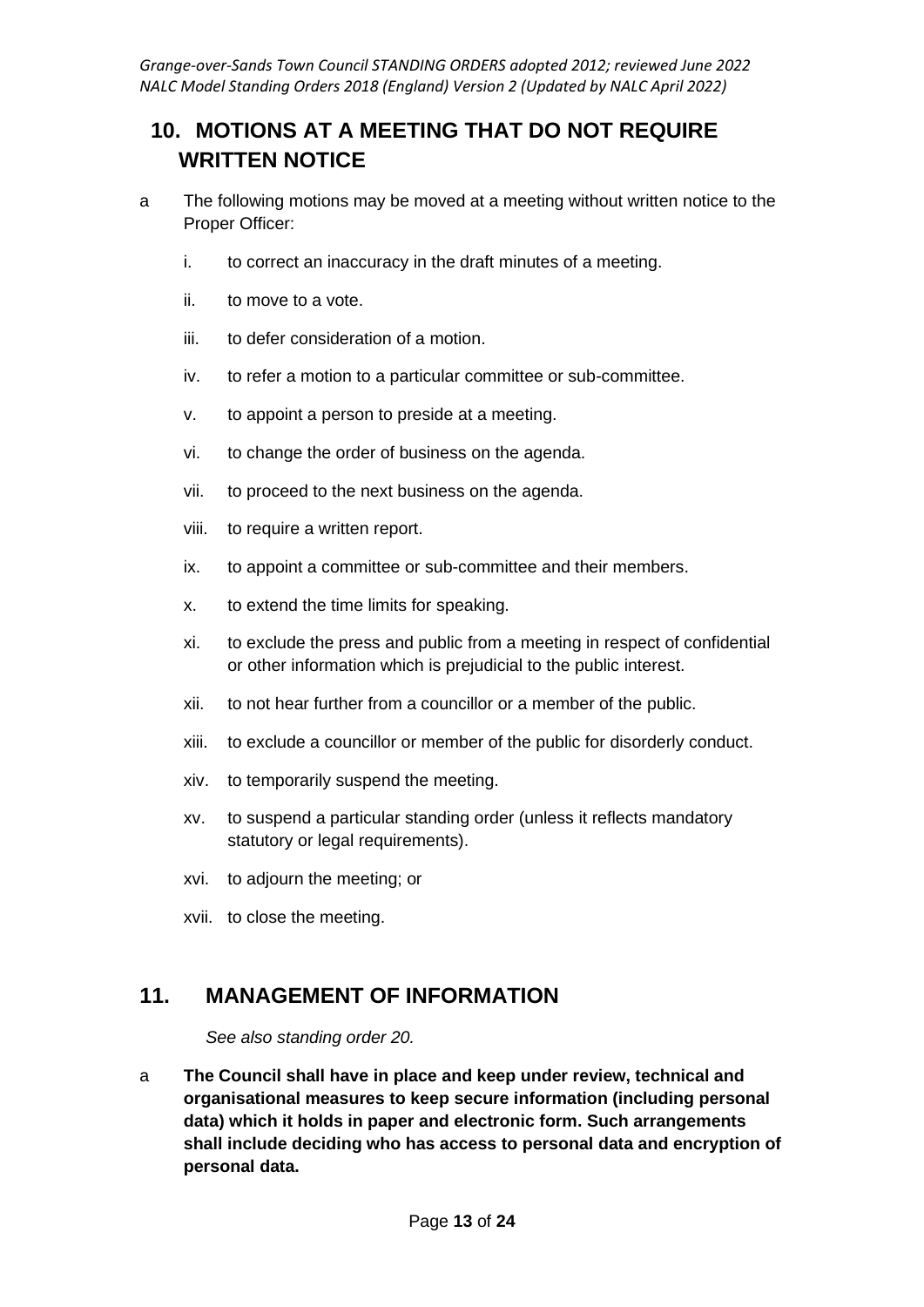- b **The Council shall have in place, and keep under review, policies for the retention and safe destruction of all information (including personal data) which it holds in paper and electronic form. The Council's retention policy shall confirm the period for which information (including personal data) shall be retained or if this is not possible the criteria used to determine that period (e.g., the Limitation Act 1980).**
- c **The agenda, papers that support the agenda and the minutes of a meeting shall not disclose or otherwise undermine confidential information or personal data without legal justification.**
- d **Councillors, staff, the Council's contractors, and agents shall not disclose confidential information or personal data without legal justification.**

#### **12. DRAFT MINUTES**

| <b>Full Council meetings</b> | 0 |
|------------------------------|---|
| Committee meetings           |   |
| Sub-committee meetings       |   |

- a If the draft minutes of a preceding meeting have been served on councillors with the agenda to attend the meeting at which they are due to be approved for accuracy, they shall be taken as read.
- b There shall be no discussion about the draft minutes of a preceding meeting except in relation to their accuracy. A motion to correct an inaccuracy in the draft minutes shall be moved in accordance with standing order 10(a)(i).
- c The accuracy of draft minutes, including any amendment(s) made to them, shall be confirmed by resolution and shall be signed by the chair of the meeting and stand as an accurate record of the meeting to which the minutes relate.
- d If the chairman of the meeting does not consider the minutes to be an accurate record of the meeting to which they relate, they shall sign the minutes and include a paragraph in the following terms or to the same effect:

"The chairman of this meeting does not believe that the minutes of the meeting of the ( ) held on [date] in respect of ( ) were a correct record but his view was not upheld by the meeting and the minutes are confirmed as an accurate record of the proceedings."

- e **If the Council's gross annual income or expenditure (whichever is**
- ● **higher) does not exceed £25,000, it shall publish draft minutes on a website which is publicly accessible and free of charge not later than one month after the meeting has taken place.**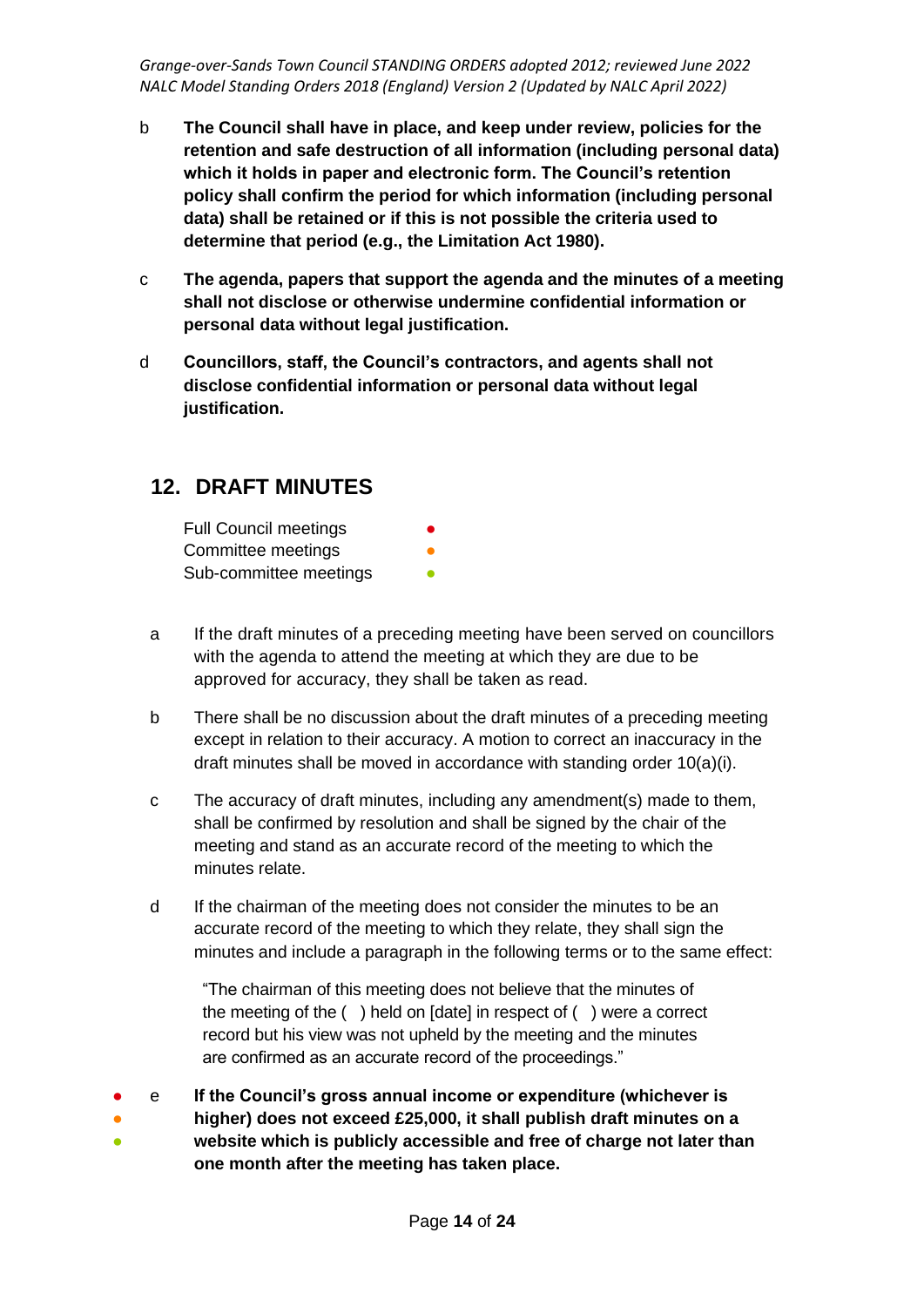f Subject to the publication of draft minutes in accordance with standing order 12(e) and standing order 20(a) and following a resolution which confirms the accuracy of the minutes of a meeting, the draft minutes, or recordings of the meeting for which approved minutes exist shall be destroyed.

# **13. CODE OF CONDUCT AND DISPENSATIONS**

*See also standing order 3(u).*

- a All councillors and non-councillors with voting rights shall observe the code of conduct adopted by the Council.
- b Unless they have been granted a dispensation, a councillor or non-councillor with voting rights shall withdraw from a meeting when it is considering a matter in which they have a disclosable pecuniary interest. They may return to the meeting after it has considered the matter in which they had the interest.
- c Unless they have been granted a dispensation, a councillor or non-councillor with voting rights shall withdraw from a meeting when it is considering a matter in which they have another interest if so required by the Council's code of conduct. They may return to the meeting after it has considered the matter in which they had the interest.
- d **Dispensation requests shall be in writing and submitted to the Proper Officer** as soon as possible before the meeting, or failing that, at the start of the meeting for which the dispensation is required.
- e A decision as to whether to grant a dispensation shall be made by the Proper Officer and that decision is final.
- f A dispensation request shall confirm:
	- i. the description and the nature of the disclosable pecuniary interest or other interest to which the request for the dispensation relates.
	- ii. whether the dispensation is required to participate at a meeting in a discussion only or a discussion and a vote.
	- iii. the date of the meeting or the period (not exceeding four years) for which the dispensation is sought; and
	- iv. an explanation as to why the dispensation is sought.
- g Subject to standing orders 13(d) and (f), a dispensation request shall be considered by the Proper Officer before the meeting or, if this is not possible, at the start of the meeting for which the dispensation is required.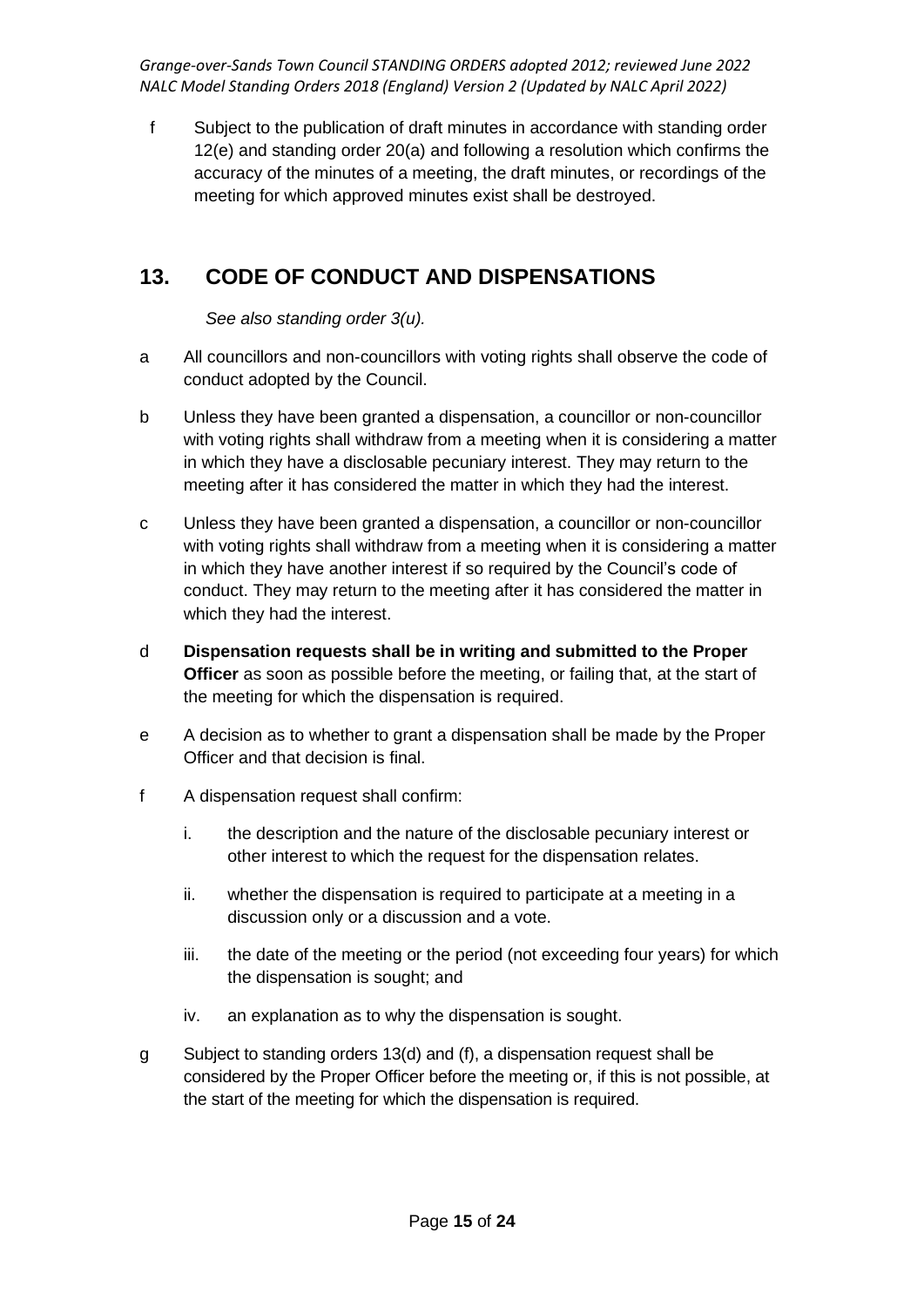- **h A dispensation may be granted in accordance with standing order 13(e) if having regard to all relevant circumstances any of the following apply:**
	- **i. without the dispensation the number of persons prohibited from participating in the particular business would be so great a proportion of the meeting transacting the business as to impede the transaction of the business.**
	- **ii. granting the dispensation is in the interests of persons living in the Council's area; or**
	- **iii. it is otherwise appropriate to grant a dispensation.**

# **14. CODE OF CONDUCT COMPLAINTS**

- a Upon notification by the District or Unitary Council that it is dealing with a complaint that a councillor or non-councillor with voting rights has breached the Council's code of conduct, the Proper Officer shall, subject to standing order 11, report this to the Council.
- b Where the notification in standing order 14(a) relates to a complaint made by the Proper Officer, the Proper Officer shall notify the Chairman of Council of this fact, and the Chairman shall nominate another staff member to assume the duties of the Proper Officer in relation to the complaint until it has been determined and the Council has agreed what action, if any, to take in accordance with standing order 14(d).
- c The Council may:
	- i. provide information or evidence where such disclosure is necessary to investigate the complaint or is a legal requirement.
	- ii. seek information relevant to the complaint from the person or body with statutory responsibility for investigation of the matter.
- d **Upon notification by the District or Unitary Council that a councillor or non-councillor with voting rights has breached the Council's code of conduct, the Council shall consider what, if any, action to take against them. Such action excludes disqualification or suspension from office.**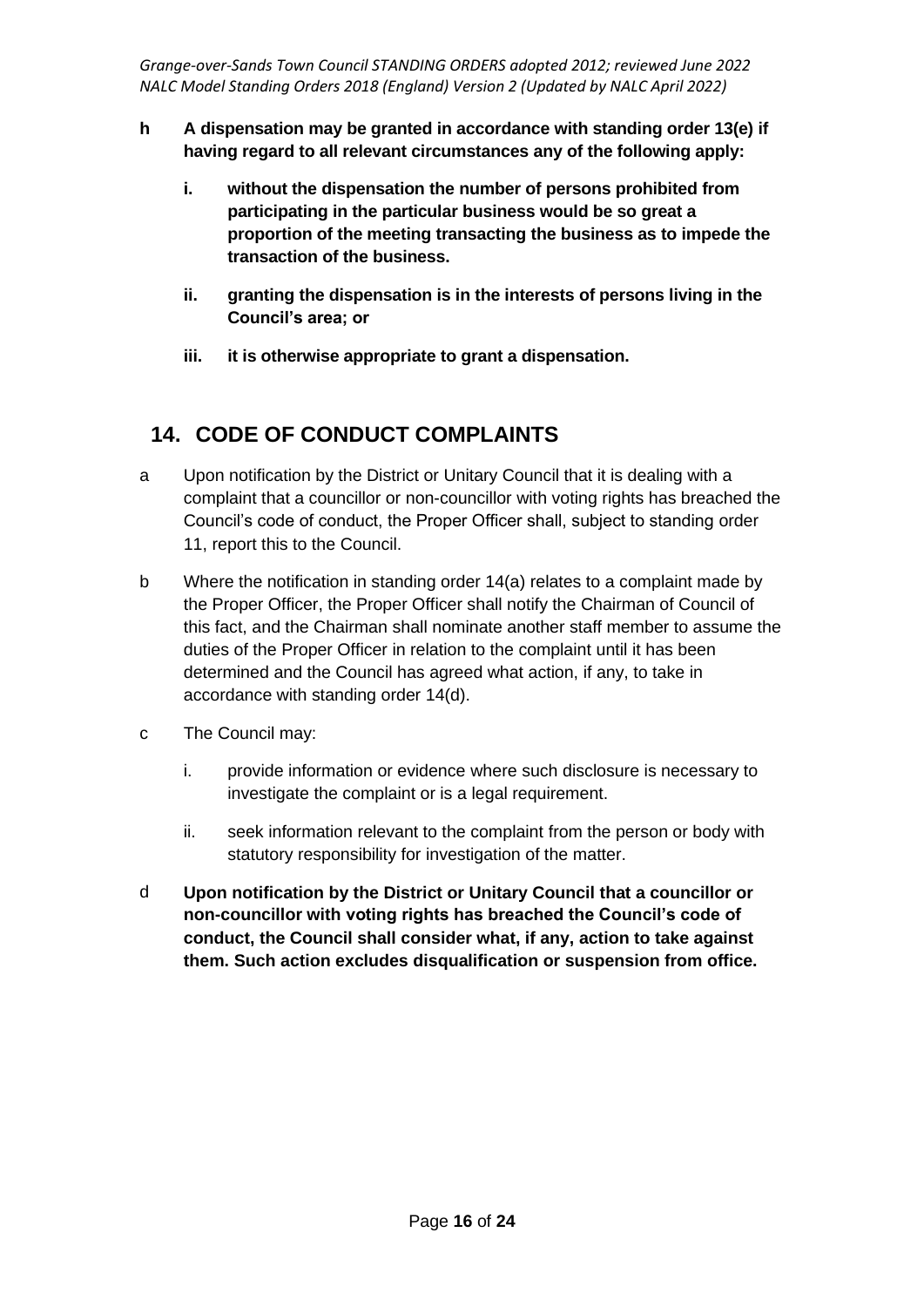#### **15. PROPER OFFICER**

- a The Proper Officer shall be either (i) the clerk or (ii) other staff member(s) nominated by the Council to undertake the work of the Proper Officer when the Proper Officer is absent.
- b The Proper Officer shall:
	- i. **at least three clear days before a meeting of the council, a committee,** or a sub-committee**,**
		- **serve on councillors by delivery or post at their residences or by email authenticated in such manner as the Proper Officer thinks fit, a signed summons confirming the time, place, and the agenda (provided the councillor has consented to service by email), and**
		- **Provide, in a conspicuous place, public notice of the time, place and agenda (provided that the public notice with agenda of an extraordinary meeting of the Council convened by councillors is signed by them).**

*See standing order 3(b) for the meaning of clear days for a meeting of a full council and standing order 3(c) for the meaning of clear days for a meeting of a committee.*

- ii. subject to standing order 9, include on the agenda all motions in the order received unless a councillor has given written notice at least 5 days before the meeting confirming his withdrawal of it.
- iii. **convene a meeting of the Council for the election of a new Chairman of the Council, occasioned by a casual vacancy in their office.**
- iv. **facilitate inspection of the minute book by local government electors.**
- v. **receive and retain copies of byelaws made by other local authorities.**
- vi. hold acceptance of office forms from councillors.
- vii. hold a copy of every councillor's register of interests.
- viii. assist with responding to requests made under freedom of information legislation and rights exercisable under data protection legislation, in accordance with the Council's relevant policies and procedures.
- ix. liaise, as appropriate, with the Council's Data Protection Officer (if there is one).
- x. receive and send general correspondence and notices on behalf of the Council except where there is a resolution to the contrary.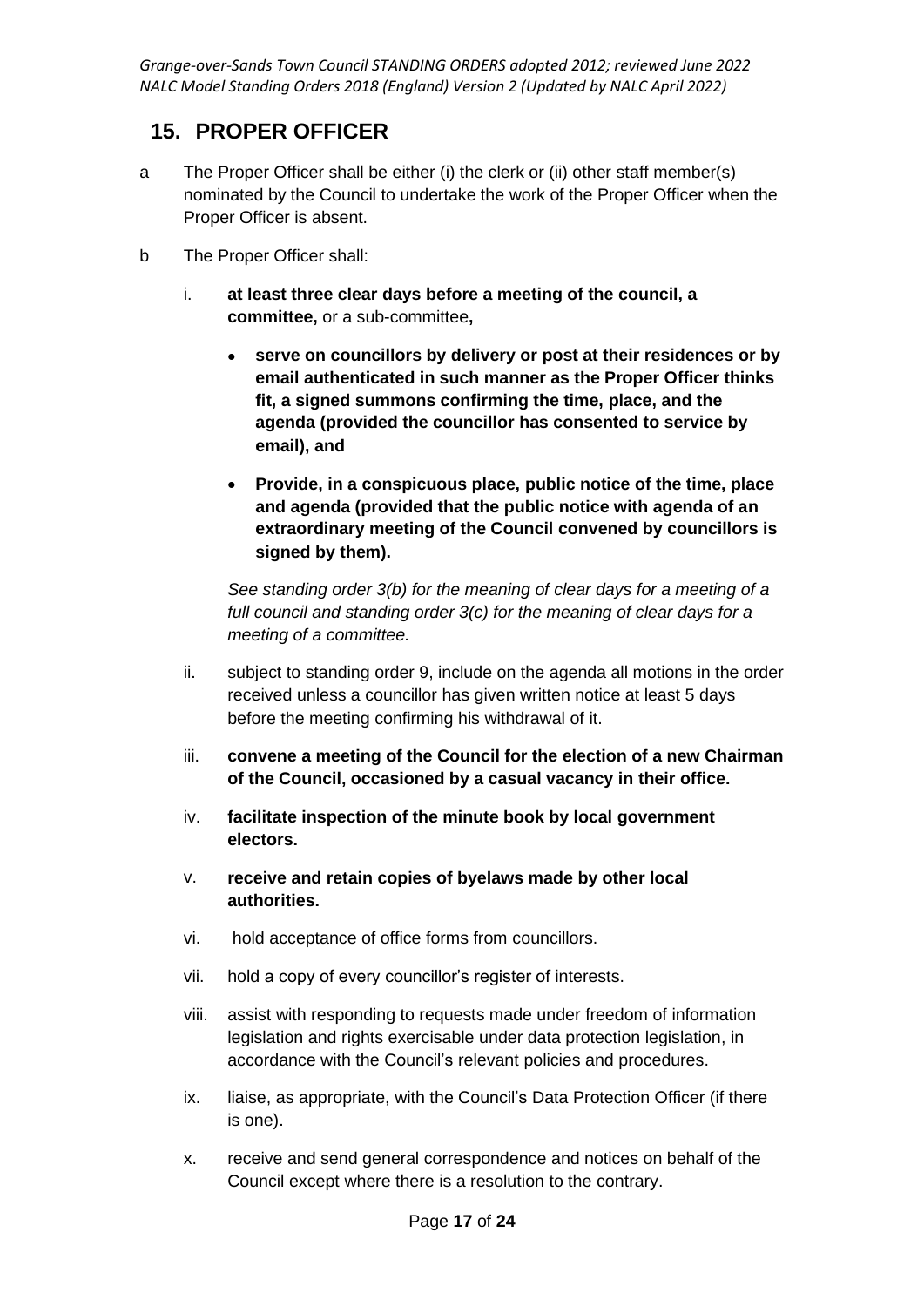- xi. assist in the organisation of, storage of, access to, security of and destruction of information held by the Council in paper and electronic form subject to the requirements of data protection and freedom of information legislation and other legitimate requirements (e.g., the Limitation Act 1980).
- xii. arrange for legal deeds to be executed. (*See also standing order 23).*
- xiii. arrange or manage the prompt authorisation, approval, and instruction regarding any payments to be made by the Council in accordance with its financial regulations.
- xiv. record every planning application notified to the Council and the Council's response to the local planning authority in a book for such purpose.
- xv. Planning applications shall be received by the Clerk who will provide details to Councillors and where no queries arise by joint decision of all Councillors, the Clerk shall be delegated to inform the Planning Department within the time allocated of the decision of the Council. All Councillors will report directly back to the Clerk thereby avoiding discussion between members. Councillors will give the Clerk notification of their interest in any applications so that they can be omitted from the reply. Where queries arise, the Chairman will call for a site meeting which may require an Extraordinary Meeting to decide upon the application, adhering strictly to legal procedures set by NALC (*resolved August 2016).*
- xvi. manage access to information about the Council via the publication scheme; and
- xvii. retain custody of the seal of the Council (if there is one) which shall not be used without a resolution to that effect.

(See *also standing order 23).*

### **16. RESPONSIBLE FINANCIAL OFFICER**

a The Council shall appoint appropriate staff member(s) to undertake the work of the Responsible Financial Officer when the Responsible Financial Officer is absent.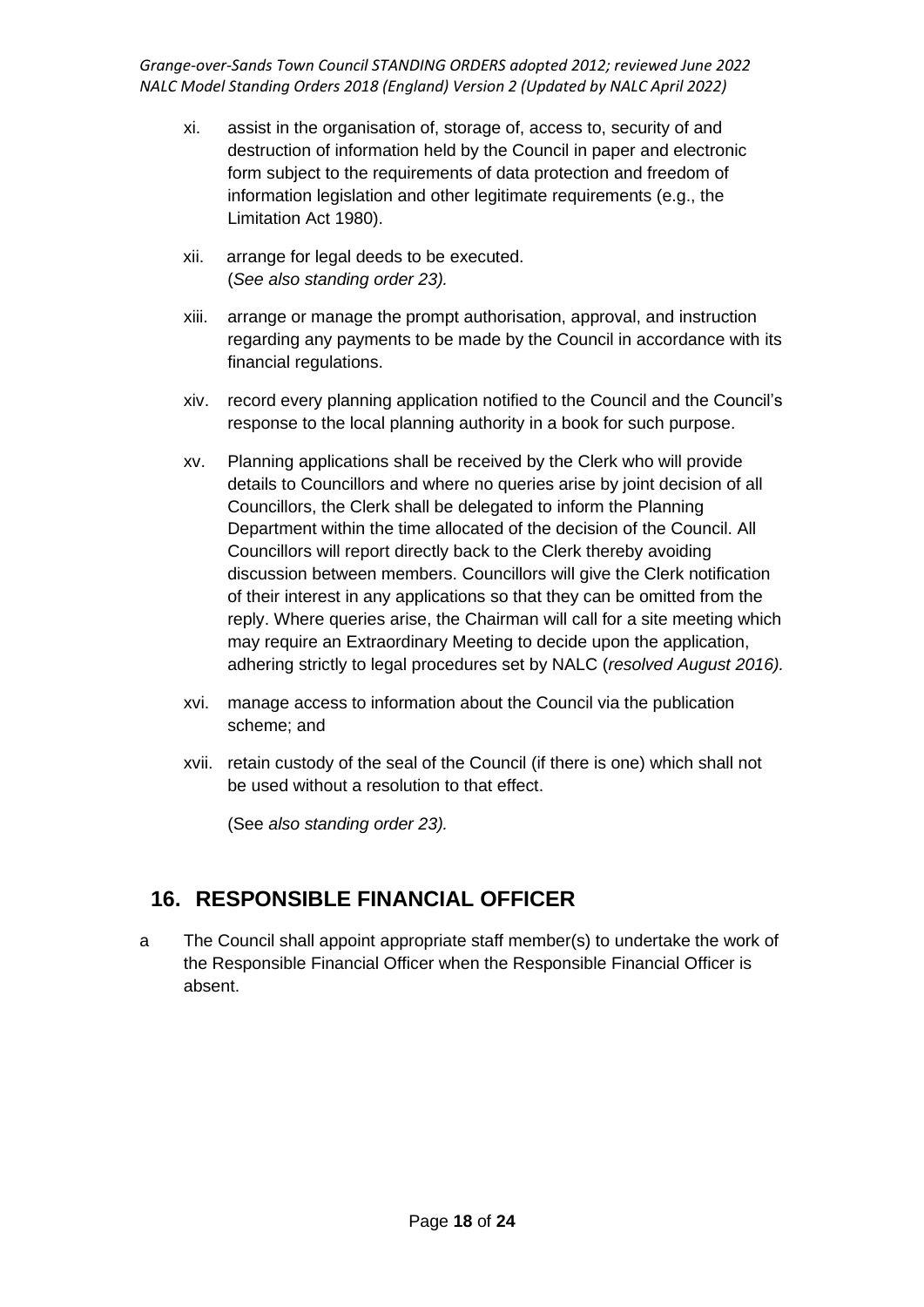# **17. ACCOUNTS AND ACCOUNTING STATEMENTS**

- a "Proper practices" in standing orders refer to the most recent version of "Governance and Accountability for Local Councils – a Practitioners' Guide."
- b All payments by the Council shall be authorised, approved, and paid in accordance with the law, proper practices, and the Council's financial regulations.
- c The Responsible Financial Officer shall supply to each councillor as soon as practicable after 30 June, 30 September, and 31 December in each year a statement to summarise:
	- i. the Council's receipts and payments (or income and expenditure) for each quarter.
	- ii. the Council's aggregate receipts and payments (or income and expenditure) for the year to date.
	- iii. the balances held at the end of the quarter being reported and

which includes a comparison with the budget for the financial year and highlights any actual or potential overspends.

- d As soon as possible after the financial year end on 31 March, the Responsible Financial Officer shall provide:
	- i. each councillor with a statement summarising the Council's receipts and payments (or income and expenditure) for the last quarter and the year to date for information; and
	- ii. to the Council the accounting statements for the year in the form of Section 2 of the annual governance and accountability return, as required by proper practices, for consideration and approval.
- e The year-end accounting statements shall be prepared in accordance with proper practices and apply the form of accounts determined by the Council (receipts and payments, or income and expenditure) for the year to 31 March. A completed draft annual governance and accountability return shall be presented to all councillors at least 14 days prior to anticipated approval by the Council. The annual governance and accountability return of the Council, which is subject to external audit, including the annual governance statement, shall be presented to the Council for consideration and formal approval before 30 June.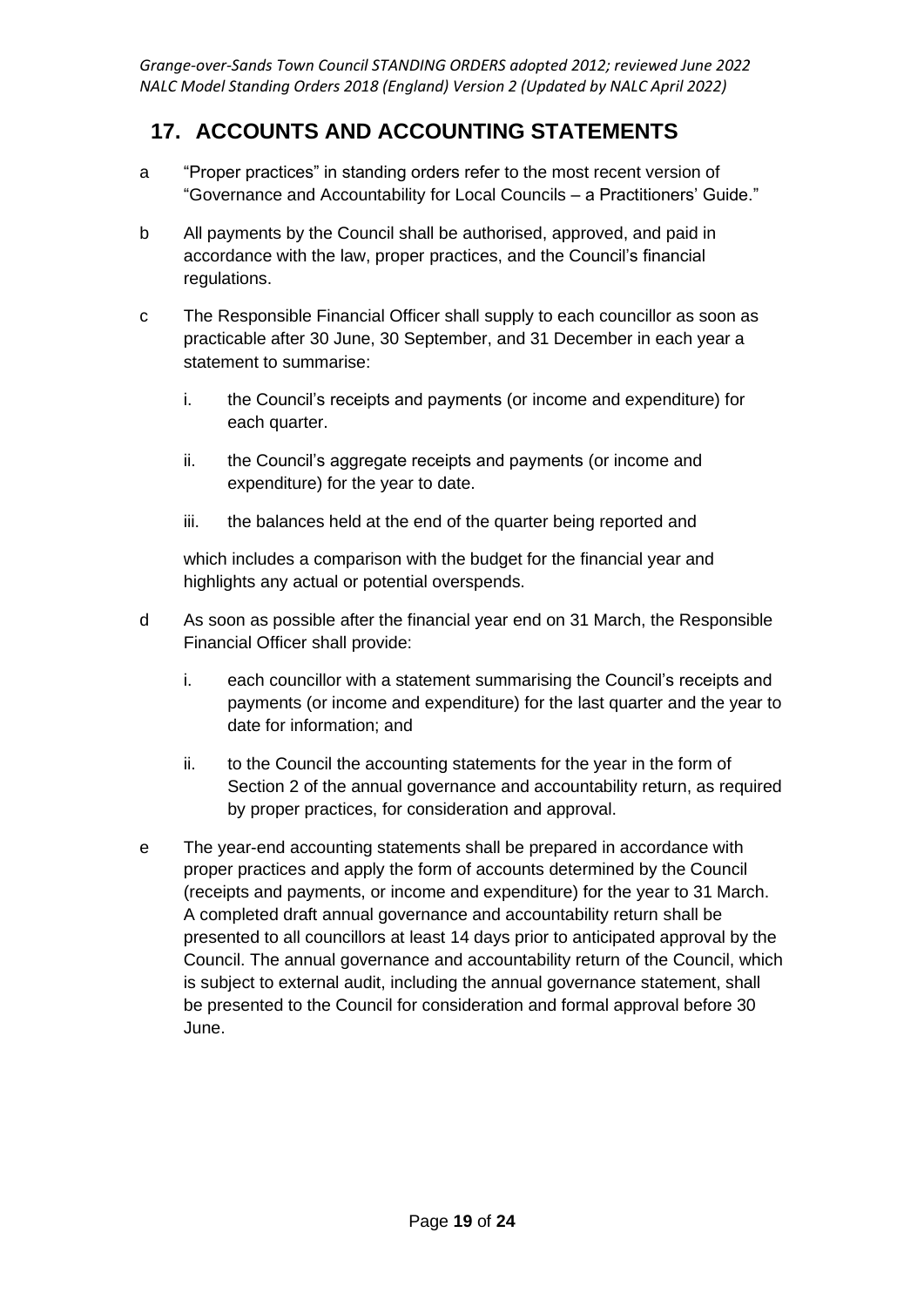### **18. FINANCIAL CONTROLS AND PROCUREMENT**

- a. The Council shall consider and approve financial regulations drawn up by the Responsible Financial Officer, which shall include detailed arrangements in respect of the following:
	- i. the keeping of accounting records and systems of internal controls.
	- ii. the assessment and management of financial risks faced by the Council.
	- iii. the work of the independent internal auditor in accordance with proper practices and the receipt of regular reports from the internal auditor, which shall be required at least annually.
	- iv. the inspection and copying by councillors and local electors of the Council's accounts and/or orders of payments; and
	- v. whether contracts with an estimated value below **£25,000** due to special circumstances are exempt from a tendering process or procurement exercise.
- b. Financial regulations shall be reviewed regularly and at least annually for fitness of purpose.
- c. **A public contract regulated by the Public Contracts Regulations 2015 with an estimated value in excess of £25,000 but less than the relevant thresholds referred to in standing order 18(f) is subject to the "light touch" arrangements under Regulations 109-114 of the Public Contracts Regulations 2015 unless it proposes to use an existing list of approved suppliers (framework agreement).**
- d. Subject to additional requirements in the financial regulations of the Council, the tender process for contracts for the supply of goods, materials, services, or the execution of works shall include, as a minimum, the following steps:
	- i. a specification for the goods, materials, services, or the execution of works shall be drawn up.
	- ii. an invitation to tender shall be drawn up to confirm (i) the Council's specification (ii) the time, date, and address for the submission of tenders (iii) the date of the Council's written response to the tender and (iv) the prohibition on prospective contractors contacting councillors or staff to encourage or support their tender outside the prescribed process.
	- iii. the invitation to tender shall be advertised in a local newspaper and in any other manner that is appropriate.
	- iv. tenders are to be submitted in writing in a sealed marked envelope addressed to the Proper Officer.
	- v. tenders shall be opened by the Proper Officer in the presence of at least one councillor after the deadline for submission of tenders has passed.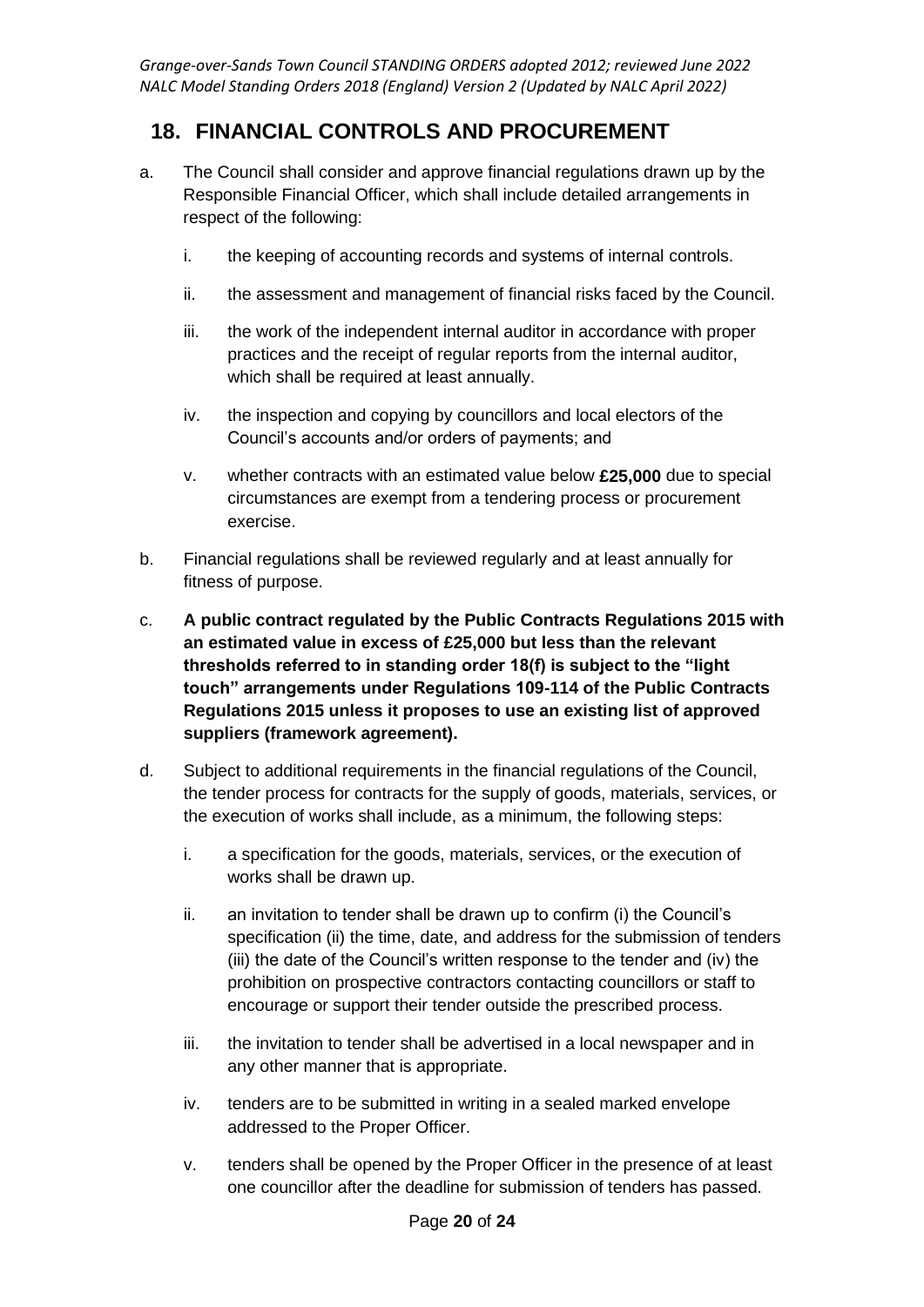- vi. tenders are to be reported to and considered by the appropriate meeting of the Council or a committee or sub-committee with delegated responsibility.
- e. Neither the Council, nor a committee or a sub-committee with delegated responsibility for considering tenders, is bound to accept the lowest value tender.
- f. **Where the value of a contract is likely to exceed the threshold specified by the Office of Government Commerce from time to time, the Council must consider whether the Public Contracts Regulations 2015 or the Utilities Contracts Regulations 2016 apply to the contract and, if either of those Regulations apply, the Council must comply with procurement rules. NALC's procurement guidance contains further details.**

### **19. HANDLING STAFF MATTERS**

- a A matter personal to a member of staff that is being considered by a meeting of Council OR the Staffing Committee OR any sub-committee is subject to standing order 11.
- b Subject to the Council's policy regarding absences from work, the Council's most senior member of staff shall notify the chairman of the Staffing Committee or, if they are not available, the vice-chairman (if there is one) of the Staffing Committee of absence occasioned by illness or other reason.
- c The Staffing Committee shall conduct a review of the performance and annual appraisal of the work of the Town Clerk and review the appraisal summaries of all other employees' appraisals as carried out by their line managers. The reviews and appraisal shall be reported in writing and are subject to approval by resolution by the Staffing Committee and any recommendations for salary resolutions referred to Full Council.
- d Subject to the Council's policy regarding the handling of grievance matters, the Council's most senior member of staff (or other members of staff) shall contact the chairman of Staffing Committee or in his absence, the vice-chairman of the Staffing Committee in respect of an informal or formal grievance matter, and this matter shall be reported back and progressed by resolution of the Staffing Committee or relevant sub-committee.
- e Subject to the Council's policy regarding the handling of grievance matters, if an informal or formal grievance matter raised by staff relates to the chairman or vice-chairman of the Staffing Committee, this shall be communicated to another member of the Staffing Committee, which shall be reported back and progressed by resolution of the Staffing Committee or relevant sub-committee.
- f Any persons responsible for all or part of the management of staff shall treat as confidential the written records of all meetings relating to their performance, capabilities, grievance, or disciplinary matters.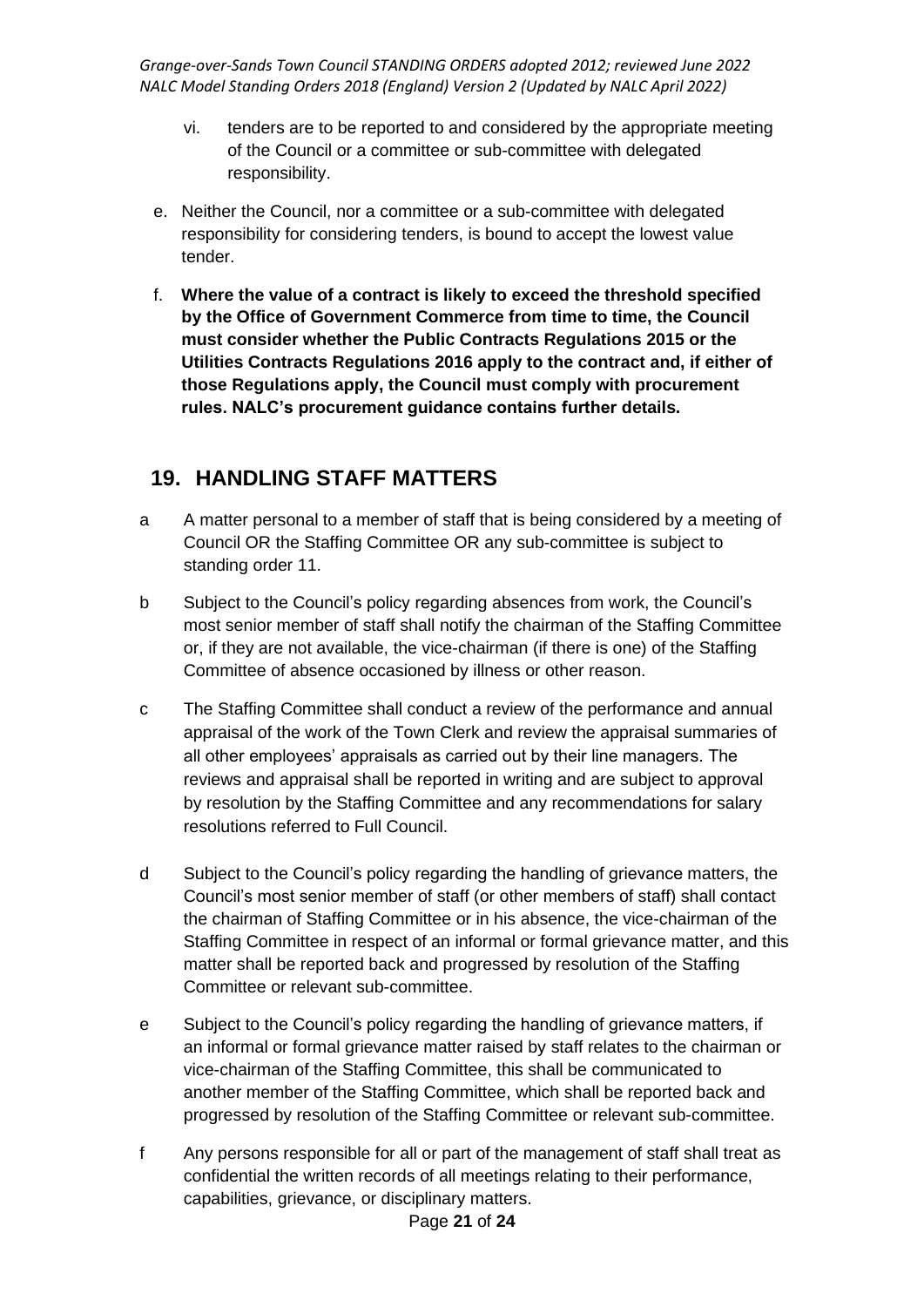g In accordance with standing order 11(a), persons with line management responsibilities shall have access to staff records referred to in standing order 19(f).

# **20. RESPONSIBILITIES TO PROVIDE INFORMATION**

*See also standing order 21.*

- a **In accordance with freedom of information legislation, the Council shall publish information in accordance with its publication scheme and respond to requests for information held by the Council.**
- b. **The Council shall publish information in accordance with the requirements of the Local Government (Transparency Requirements) (England) Regulations 2015**.

### **21. RESPONSIBILITIES UNDER DATA PROTECTION LEGISLATION**

(Below is not an exclusive list). *See also standing order 11.*

- a The Council may appoint a Data Protection Officer.
- b **The Council shall have policies and procedures in place to respond to an individual exercising statutory rights concerning his personal data.**
- c **The Council shall have a written policy in place for responding to and managing a personal data breach.**
- d **The Council shall keep a record of all personal data breaches comprising the facts relating to the personal data breach, its effects and the remedial action taken.**
- e **The Council shall ensure that information communicated in its privacy notice(s) is in an easily accessible and available form and kept up to date.**
- f **The Council shall maintain a written record of its processing activities.**

### **22. RELATIONS WITH THE PRESS/MEDIA**

a Requests from the press or other media for an oral or written comment or statement from the Council, its councillors or staff shall be handled in accordance with the Council's policy in respect of dealing with the press and/or other media.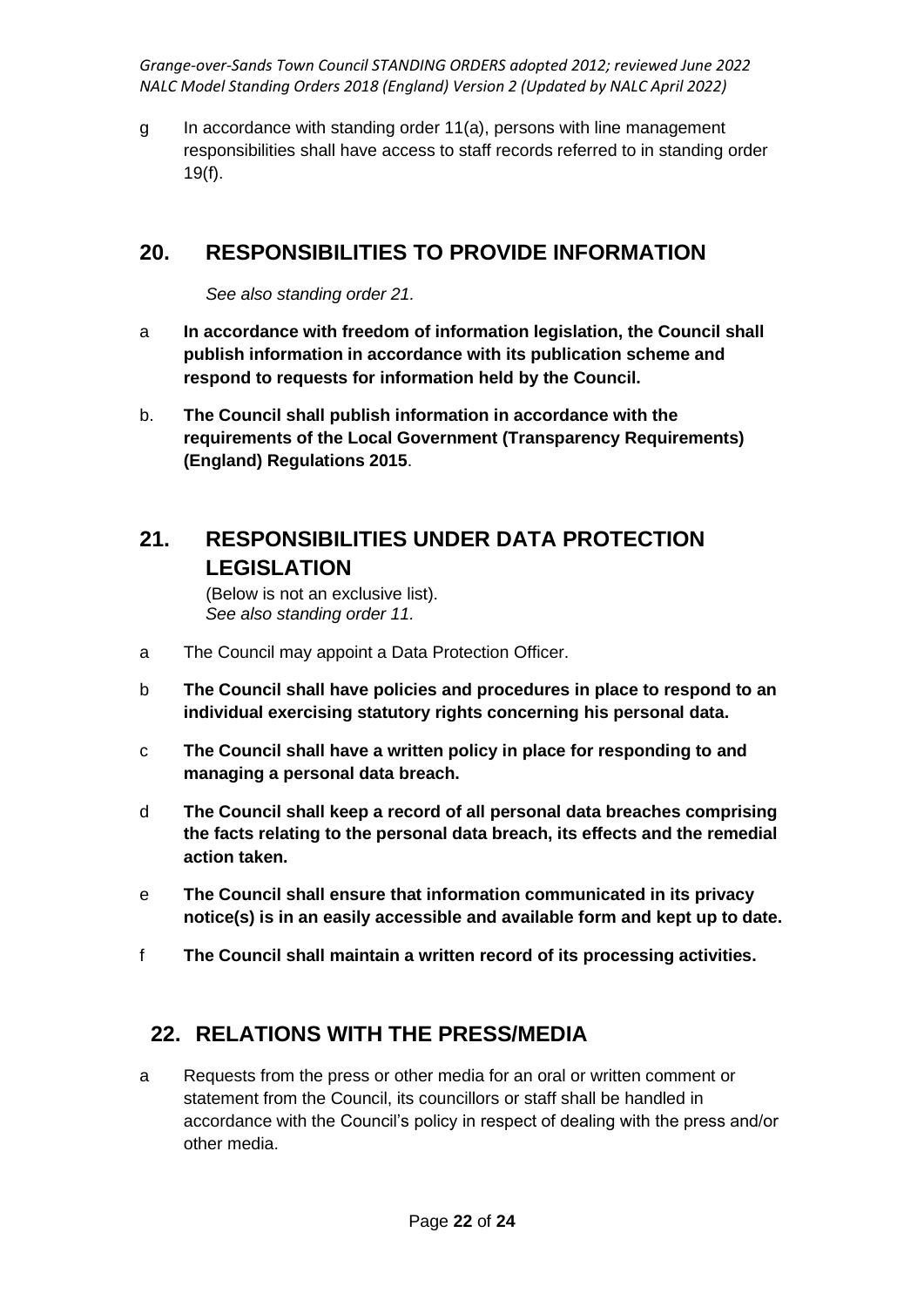### **23. EXECUTION AND SEALING OF LEGAL DEEDS**

*See also standing orders 15(b)(xii) and (xvii).*

- a A legal deed shall not be executed on behalf of the Council unless authorised by a resolution.
- b **Subject to standing order 23(a), any two councillors may sign on behalf of the Council, any deed required by law and the Proper Officer shall witness their signatures.**

*The above is applicable to a Council without a common seal.*

# **24. COMMUNICATING WITH DISTRICT AND COUNTY OR UNITARY COUNCILLORS**

- a An invitation to attend a meeting of the Council shall be sent, together with the agenda, to the ward councillor(s) of the District and County Council OR Unitary Council representing the area of the Council.
- b Unless the Council determines otherwise, a copy of each letter sent to the District and County Council OR Unitary Council shall be sent to the ward councillor(s) representing the area of the Council.

# **25. RESTRICTIONS ON COUNCILLOR ACTIVITIES**

- a. Unless duly authorised no councillor shall:
	- i. inspect any land and/or premises which the Council has a right or duty to inspect; or
	- ii. issue orders, instructions, or directions.

### **26. STANDING ORDERS GENERALLY**

- a All or part of a standing order, except one that incorporates mandatory statutory or legal requirements, may be suspended by resolution in relation to the consideration of an item on the agenda for a meeting.
- b A motion to add to or vary or revoke one or more of the Council's standing orders, except one that incorporates mandatory statutory or legal requirements, shall be proposed by a special motion, the written notice by at least 3 councillors to be given to the Proper Officer in accordance with standing order 9.